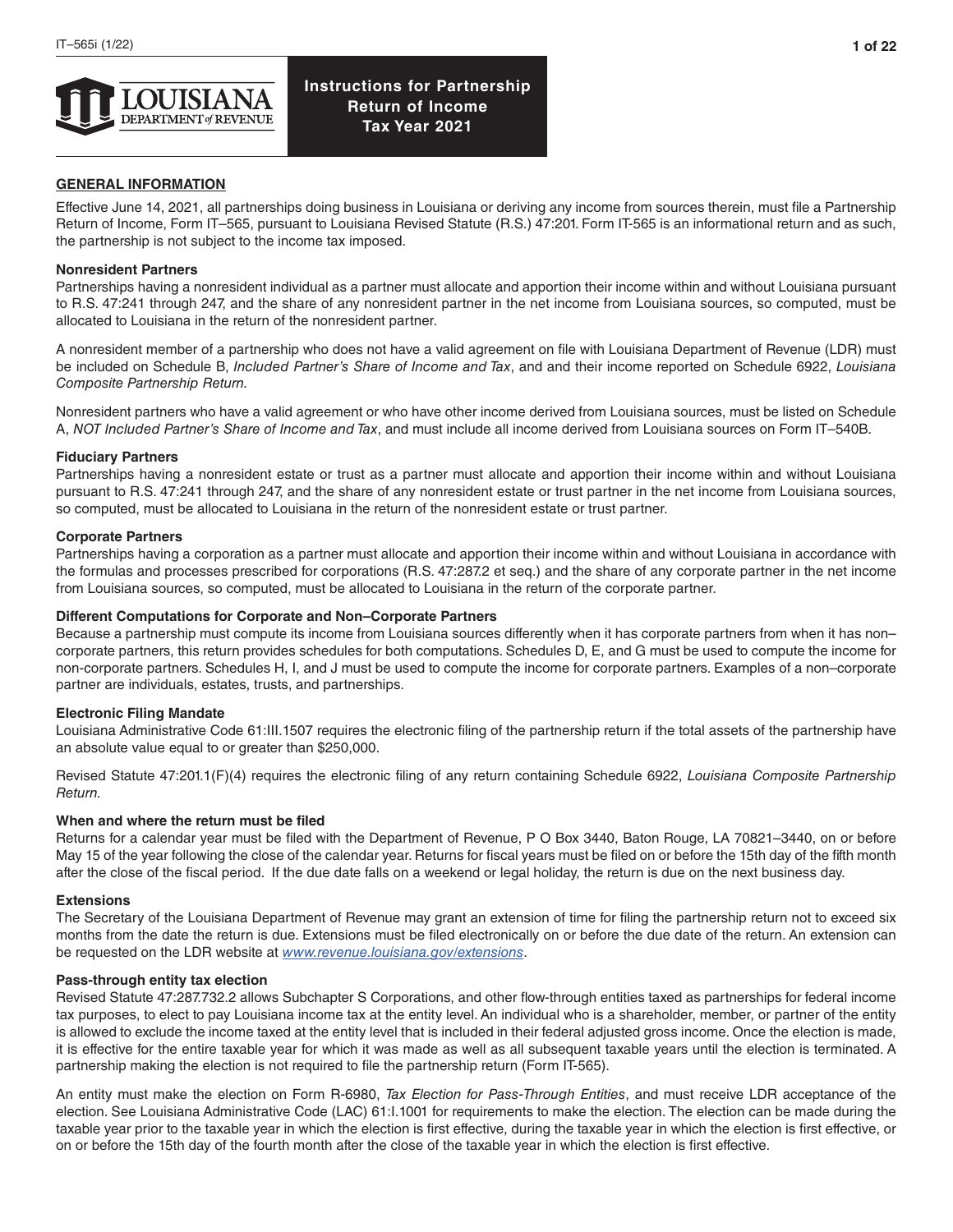

## **FILING REQUIREMENT FOR SCHEDULE 6922, LOUISIANA COMPOSITE PARTNERSHIP RETURN**

Partnerships engaging in activities in Louisiana that have nonresident partners are required to file Schedule 6922, composite partnership return unless:

- a. All nonresident partners are corporations, partnerships, or tax exempt trusts;
- b. All nonresident individual, estate, and trust partners have a valid agreement on file with the Department of Revenue; or
- c. The partnership made the pass-through entity tax election under R.S. 47:287.732.2.

All nonresident individual, estate, and trust partners who were partners at any time during the taxable year and who do not have a valid agreement on file with the Louisiana Department of Revenue (LDR) must be included on the Composite Partnership Return. Mark the box on the face of the return indicting that the Composite Partnership return, Schedule 6922, is being filed. The agreement, in the form of an affidavit, must include a statement that the taxpayer agrees to timely file a Louisiana Nonresident Individual Income Tax Return or a Louisiana Fiduciary Income Tax Return, and make payment of Louisiana Income Tax. See Louisiana Administrative Code (LAC) 61:I.1401 available on the Department's website at *[www.revenue.louisiana.gov/policies](http://www.revenue.louisiana.gov/policies)*.

If tax credits are claimed on the composite partnership return:

- ALL nonresident partners must be included on the return and on Schedule B, *Included Partner's Share of Income and Tax*.
- ALL partners, including residents, corporations, and other partnerships must be included on Schedule A, *NOT Included Partner's Share of Income and Tax.*

### **The following entities cannot be included in a composite partnership return filing:**

Corporations are required to file Form CIFT-620, *Louisiana Corporation Income and Franchise Tax Return*, to report any partnership income.

Resident estates and trusts are required to file Form IT-541, *Louisiana Fiduciary Income Tax Return*, to report partnership income.

Partners who are themselves partnerships cannot be included in a composite partnership return. These partners must file all applicable Louisiana tax returns. Refer to LAC 61:I.1401.

Partners who are Louisiana residents are required to file Form IT-540, *Louisiana Resident Individual Income Tax Return*, to report partnership income. Refer to LAC 61:1.1401.

### **Payments**

An Electronic Funds Transfer (EFT) payment is required for all payments of tax due that exceed \$5,000.

### **Tax rate**

A tax rate of 6 percent (.06) is assessed on the total distributive shares for nonresident partners included on the Louisiana composite partnership return.

## **SIGNATURES AND VERIFICATION**

The return must be signed by the General Partner or Limited Liability Company Member Manager. If receivers, trustees in bankruptcy, or assignees are operating the property or business of the partnership, such officials must execute the return for such corporation. Telephone numbers of General Partner or Limited Liability Company Member Manager and preparers should be furnished. This verification is not required when the return is prepared by a regular full-time employee of the taxpayer.

### **PAID PREPARER INSTRUCTIONS**

If your return was prepared by a paid preparer, that person must also sign in the appropriate space, complete the information in the "Paid Preparer Use Only" box and enter his or her identification number in the space provided under the box. If the paid preparer has a Preparer Tax Identification Number (PTIN), the PTIN must be entered in the space provided under the box, otherwise enter the Federal Employer Identification Number (FEIN) or LDR account number. If the paid preparer represents a firm, the firm's FEIN must be entered in the "Paid Preparer Use Only" box. The failure of a paid preparer to sign or provide an identification number will result in the assessment of the unidentified preparer penalty on the preparer. The penalty of \$50 is for each occurrence of failing to sign or failing to provide an identification number.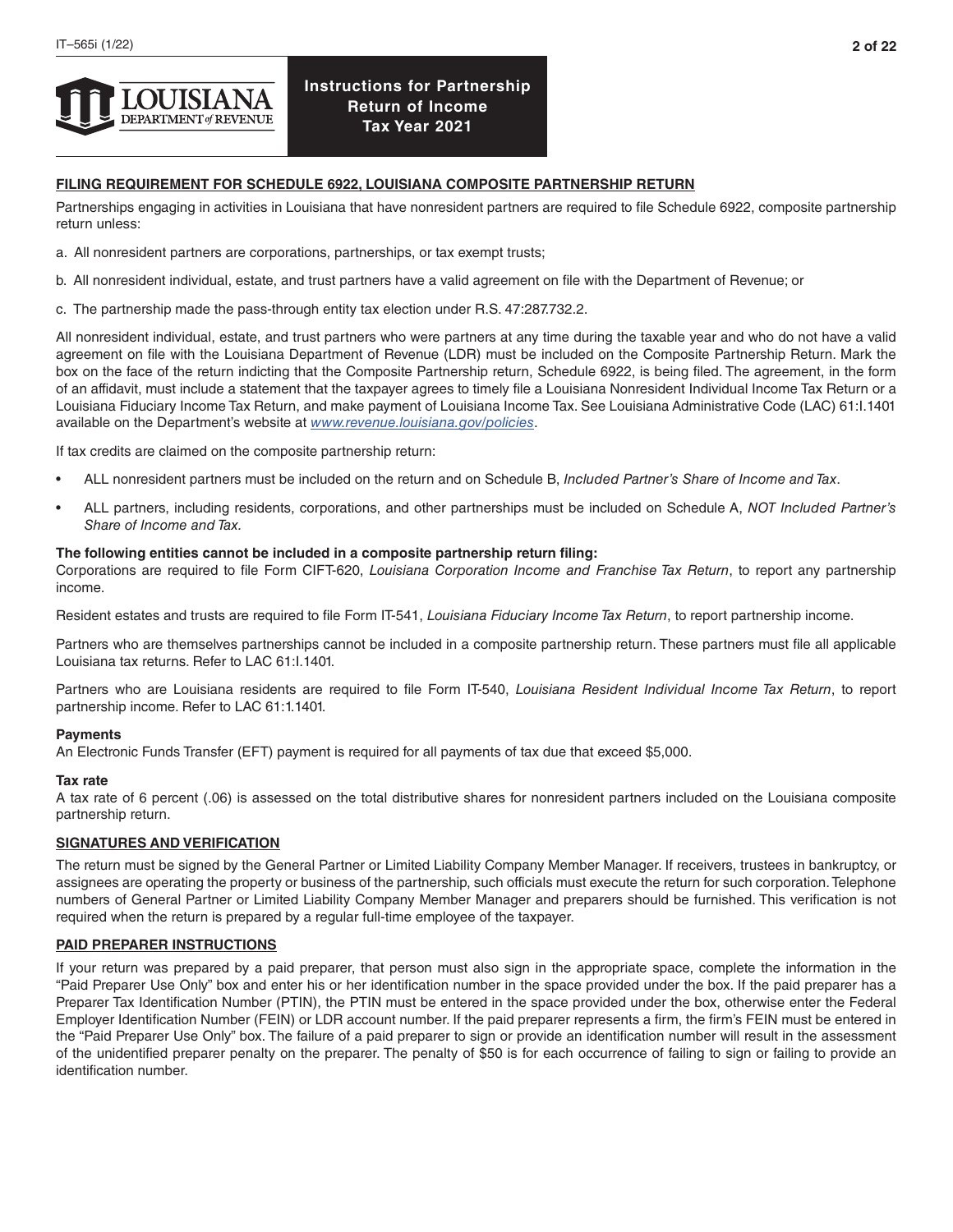

## **INSTRUCTIONS FOR COMPLETING THE RETURN**

This return is designed for electronic scanning, which permits faster processing with fewer errors. In order to avoid unnecessary delays caused by manual processing, taxpayers should follow the guidelines listed below:

- 1. Enter amounts only on those lines that are applicable.
- 2. If completing by hand, use a pen with black ink.
- 3. All numbers should be rounded to the nearest dollar.

4. Where appropriate, mark the box to the left of the entry field if the amount is less than zero. Do not use a negative sign or parentheses with the amount. For example, if your Federal net income on Schedule D, Line 1 is a \$10,000 loss, mark the box on Line 1 and enter 10,000.

Enter your legal and trade name, address, and LA Revenue Account Number on your return. For the unit type, use postal abbreviations such as APT, FL, STE, and RM. If you have a foreign address, enter the city name in the appropriate space. Follow the country's practice for entering the postal code and the name of the province, county, or state. Enter the foreign country name in the appropriate space. Don't abbreviate the country name. If there is a change in your address since last year's return, mark an "X" in the "Address Change" box. A direct address change can be accomplished by marking the "Address Change" box when filing your return, or can be submitted by accessing your account at [www.revenue.louisiana.gov/latap.](http://www.revenue.louisiana.gov/latap)

You must file using your 10-digit Louisiana Revenue Account Number. The Federal Employer Identification Number (FEIN) cannot be used in place of the Revenue Account Number. A Revenue Account Number can be obtained by using our Online Business Registration application available on the LDR's website at *[www.revenue.louisiana.gov/latap](http://www.revenue.louisiana.gov/latap)*.

### **Period to be covered by return**

The return must be filed for a calendar year, or for a fiscal year of 12 months, ending on the last day of any month other than December, or for an annual period of 52/53 weeks if records are kept on that basis. Mark the box to indicate a calendar year return or a fiscal year return. For fiscal year and 52/53 week filers, the dates on which the reported period begin and end must be plainly stated in the appropriate space at the top of the return. The income tax period must be the same as that used for federal income tax purposes.

### **Returns for part of the year**

Mark the appropriate box to indicate the filing of a short period return or a final return. For a short period return, the dates on which the reported period begin and end must be plainly stated in the appropriate space at the top of the return. The income tax period must be the same as that used for federal income tax purposes.

Marking the box for a final return does not close your account with LDR. To close a partnership account, the partnership must either send the Louisiana Secretary of State written notification of Termination of Registration when they terminate or file an Affidavit of Dissolution.

### **Amended returns**

The "Amended Return" box should be clearly marked when filing an amended return. In order to amend the amounts reported for the partnership, the taxpayer must file a revised Form IT-565, along with a detailed explanation of the changes, and a copy of Federal Form 1065 or 1065-X, if applicable.

### **Report of federal adjustments**

Revised Statute 47:103(C) requires every taxpayer whose federal return is adjusted to amend the Louisiana return reporting such adjustments within 60 days of the final determination of the adjustments by the IRS. The "Amended Due to IRS Audit" box should be marked to indicate that an amended return is being filed and a statement should accompany the amended return disclosing the nature and amounts of such adjustments.

### **All filers are required to answer lines A through L**

**Line B** – Enter the amount from Federal Form 1065, Line 22.

- **Line C** Enter the amount from Federal Form 1065, Line 1 of the Analysis of Net Income (Loss) schedule.
- **Line F** Enter the corporation's six digit 2017 North American Industry Classification System (NAICS) Code.

**Line H -** If you received acceptance of the pass-through entity tax election under R.S. 47:287.732.2, mark the box "yes".

**Lines J and K** – If you answered "yes" to Line J, Line K, or both, you must complete Schedules H, I, and J. If you answered "no" to both Lines J and K, do not complete Schedules H, I, and J.

**Line L** – If you answered yes to Line L, you must complete Schedules D, E, and G.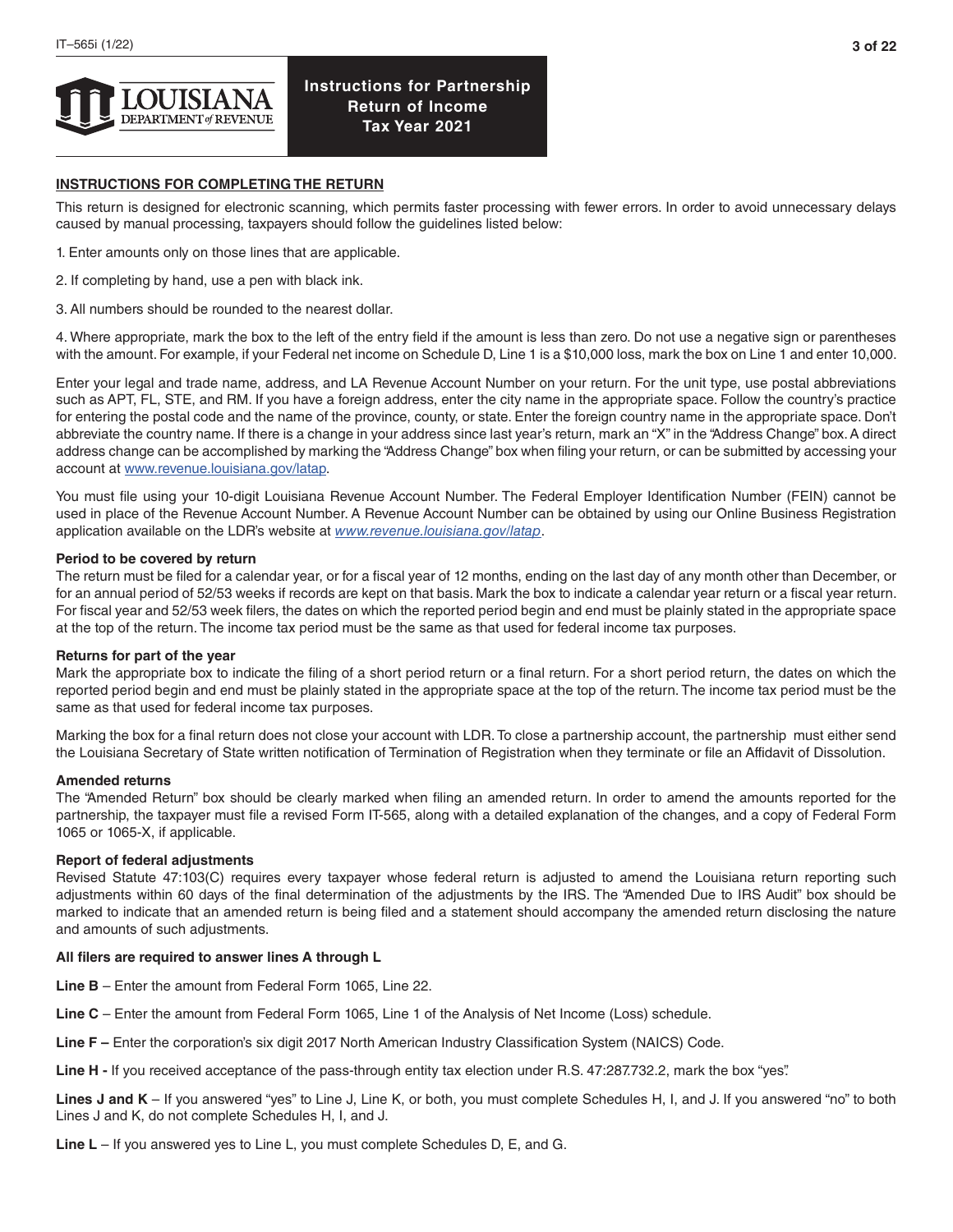

# **SCHEDULE A – NOT Included Partner's Share of Income and Tax**

You must complete Schedule A if:

1. You are not including the filing of the Louisiana Composite Partnership return; or

2. You are including the filing of the Louisiana Composite Partnership return and need to report the share of income for each nonresident partner who has a valid agreement on file with LDR and is therefore not included on the composite return.

Attach additional sheets if necessary.

**Exception:** If tax credits are claimed on the composite return, all nonresidents must be on the *Schedule of Included Partner's Share of Income and Tax* regardless of having a valid agreement on file. ALL other partners, including residents, corporations and other partnerships must be included on *Schedule of Not Included Partner's Share of Income and Tax.*

**Partner Number –** Use consecutive numbering for each partner required to be listed on this schedule. Also, provide a total for all partners on this schedule as applicable. Complete each row with the requested information for each partner.

**ID Type –** Enter SSN if the partner is an individual. Enter FEIN if the partner is an entity such as a corporation, partnership, or trust.

**SSN –** If ID type is SSN, enter the Social Security Number of the partner required to be included on this schedule. If ID type is FEIN, enter the Federal Employer Identification Number of the partner.

**Name –** Enter the full name if the partner is an individual or the legal name of the entity.

**Address, City, State, and ZIP –** Enter the mailing address of each partner.

**Partner's Share of Profit (%) –** Enter the year-end percentage of each partner. This percentage is generally based on the partnership agreement. Enter the total for all partners on this schedule.

**Partner's Share of Loss (%) –** Enter the year-end percentage of each partner. This percentage is generally based on the partnership agreement. Enter the total for all partners on this schedule.

Partner's Share of Credits (%) – Enter the year-end percentage of each partner. This percentage is generally based on the partnership agreement. Enter the total for all partners on this schedule.

Resident of LA for Tax Year – Enter "Yes" or "No". Enter "No" if the partner is an entity such as a corporation, or partnership.

**Nonresident Partner Agreement on File –** Enter "Yes" or "No" indicating whether each nonresident partner has a valid agreement on file with LDR.

**Distributable Losses –** Enter the amount of distributable losses that were derived from or attributable to sources in this state. Add all distributable losses and enter the total for all partners in the Total column.

**Distributable Income –** Enter the amount of distributable income that was derived from or attributable to sources in this state regardless of income being distributed. Add all distributable income and enter the total for all partners in the Total column.

**Nonrefundable Priority 1 Credits –** For each partner, enter their share of Nonrefundable Priority 1 Credits. Add the amount of Nonrefundable Priority 1 Credits and enter the total for all partners in the Total column.

**Schedule NRC-P1 –** Refer to the list of nonrefundable credits on Schedule NRC-P1. For each nonrefundable credit being claimed, enter the identifying three-digit code. Each credit must be listed separately. For each partner, enter their share of the applicable credit. Enter the total for all partners on this schedule. **NOTE: Use only the codes referenced in the table of Schedule NRC-P1. The codes listed are not interchangeable with other codes listed in the instructions.** 

**Refundable Priority 2 Credits –** For each partner, enter their share of Refundable Priority 2 Credits from Schedule RC-P2. Add the amount of Refundable Priority 2 Credits and enter the total for all partners in the Total column.

**Schedule RC-P2 –** Refer to the list of refundable credits on Schedule RC-P2. For each refundable credit being claimed, enter the identifying code. Each credit must be listed separately. For each partner, enter their share of the applicable credit. Enter the total for all partners on this schedule. **NOTE: Use only the codes referenced in the table of Schedule RC-P2. The codes listed are not interchangeable with other codes listed in the instructions.** 

**Nonrefundable Priority 3 Credits –** For each partner, enter their share of Nonrefundable Priority 3 Credits. Add the amount of Nonrefundable Priority 3 Credits and enter the total for all partners in the Total column.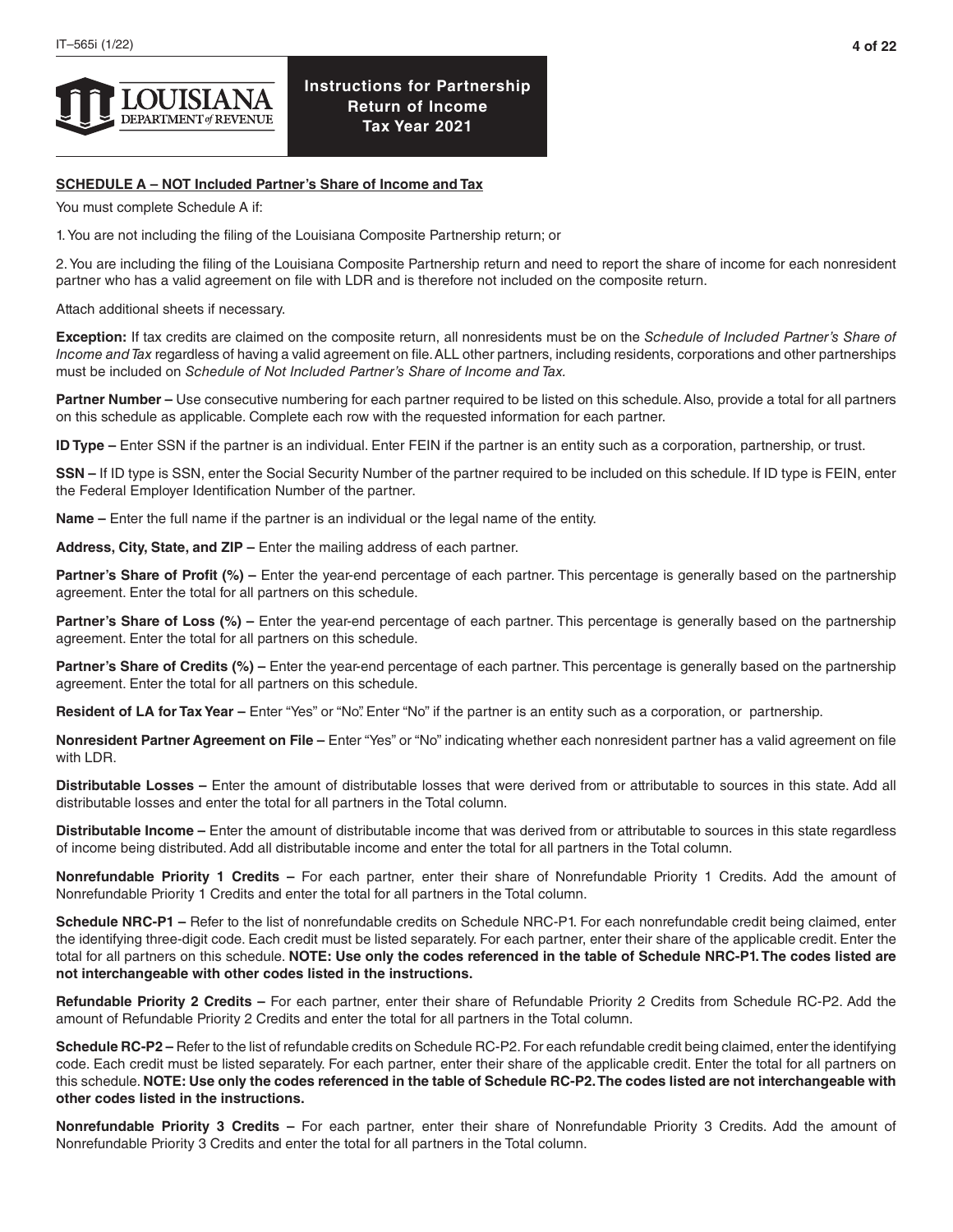

**Schedule NRC-P3 –** Refer to the list of nonrefundable credits on Schedule NRC-P3. For each nonrefundable credit being claimed, enter the identifying three-digit code. Each credit must be listed separately. For each partner, enter their share of the applicable credit. Enter the total for all partners on this schedule. **NOTE: Use only the codes referenced in the table of Schedule NRC-P3. The codes listed are not interchangeable with other codes listed in the instructions.**

**Refundable Priority 4 Credits –** For each partner, enter their share of Refundable Priority 4 Credits. Add the amount of Refundable Priority 4 Credits and enter the total for all partners in the Total column.

**Schedule RC-P4 –** Refer to the list of refundable credits on Schedule RC-P4. For each refundable credit being claimed, enter the identifying code. Each credit must be listed separately. For each partner, enter their share of the applicable credit. Enter the total for all partners on this schedule. **NOTE: Use only the codes referenced in the table of Schedule RC-P4. The codes listed are not interchangeable with other codes listed in the instructions.**

**Reconciliation of Partners' Capital Accounts –** Self–explanatory. Attach additional sheets if necessary.

## **SCHEDULE B – Included Partner's Share of Income and Tax**

The *Included Partner's Share of Income and Tax* schedule is used to report the share of income and tax for each nonresident partner who does not have a valid agreement on file with LDR. If anything is reported on the Composite Partnership Return, this schedule must be completed. Nonresident partners with an agreement on file must be included on the Schedule A. Attach additional sheets if necessary.

**Exception:** If tax credits are claimed on the composite return, all nonresident partners must be included on the *Schedule of Included Partner's Share of Income and Tax* regardless of having a valid agreement on file. ALL other partners, including residents, corporations, and other partnerships must be included on Schedule A.

**Partner Number –** Begin with number 1 and use consecutive numbering for each partner who is a nonresident member of the partnership that is being included on the composite return. Also, provide a total for all partners on this schedule as applicable. Complete each row with the requested information for each partner.

**ID Type –** Enter SSN if the partner is an individual. Enter FEIN if the partner is a trust.

**SSN –** If ID type is SSN, enter the Social Security Number of the partner required to be included on this schedule. If ID type is FEIN, enter the Federal Employer Identification Number of the partner.

**Name –** Enter the full name if the partner is an individual or the legal name of the trust.

**Address, City, State, and ZIP –** Enter the mailing address of each partner.

**Partner's Share of Profit (%) –** Enter the year-end percentage of each partner. This percentage is generally based on the partnership agreement. Enter the total for all partners on this schedule.

**Partner's Share of Loss (%)** – Enter the year-end percentage of each partner. This percentage is generally based on the partnership agreement. Enter the total for all partners on this schedule.

**Partner's Share of Credits (%)** – Enter the year-end percentage of each partner. This percentage is generally based on the partnership agreement. Enter the total for all partners on this schedule.

**Resident of LA for Tax Year –** Enter "Yes" or "No". Enter "No" if the partner is an entity such as a corporation, or partnership. Resident partners cannot be on this schedule.

**Credits Claimed on the Return –** Enter "Yes" or "No" indicating whether tax credits earned by the partnership flow through to the partners and are being claimed on the composite return. If tax credits are claimed on the composite return, all nonresidents must be included on this schedule.

**Distributable Losses –** Enter the amount of distributable losses that were derived from or attributable to sources in this state. Add all distributable losses and enter the total for all partners in the Total column.

**Distributable Income –** Enter the amount of distributable income that was derived from or attributable to sources in this state regardless of income being distributed. Each partner's share of the composite payment is calculated on this amount. Add all distributable income and enter the total for all partners in the Total column.

**Income Tax Due –** A tax rate of 6 percent (.06) is assessed on the amount of Distributable Income. Calculate the tax due for each partner and enter the total for all partners in the Total column.

**Nonrefundable Priority 1 Credits –** For each partner, enter their share of Nonrefundable Priority 1 Credits. Add the amount of Nonrefundable Priority 1 Credits and enter the total for all partners in the Total column.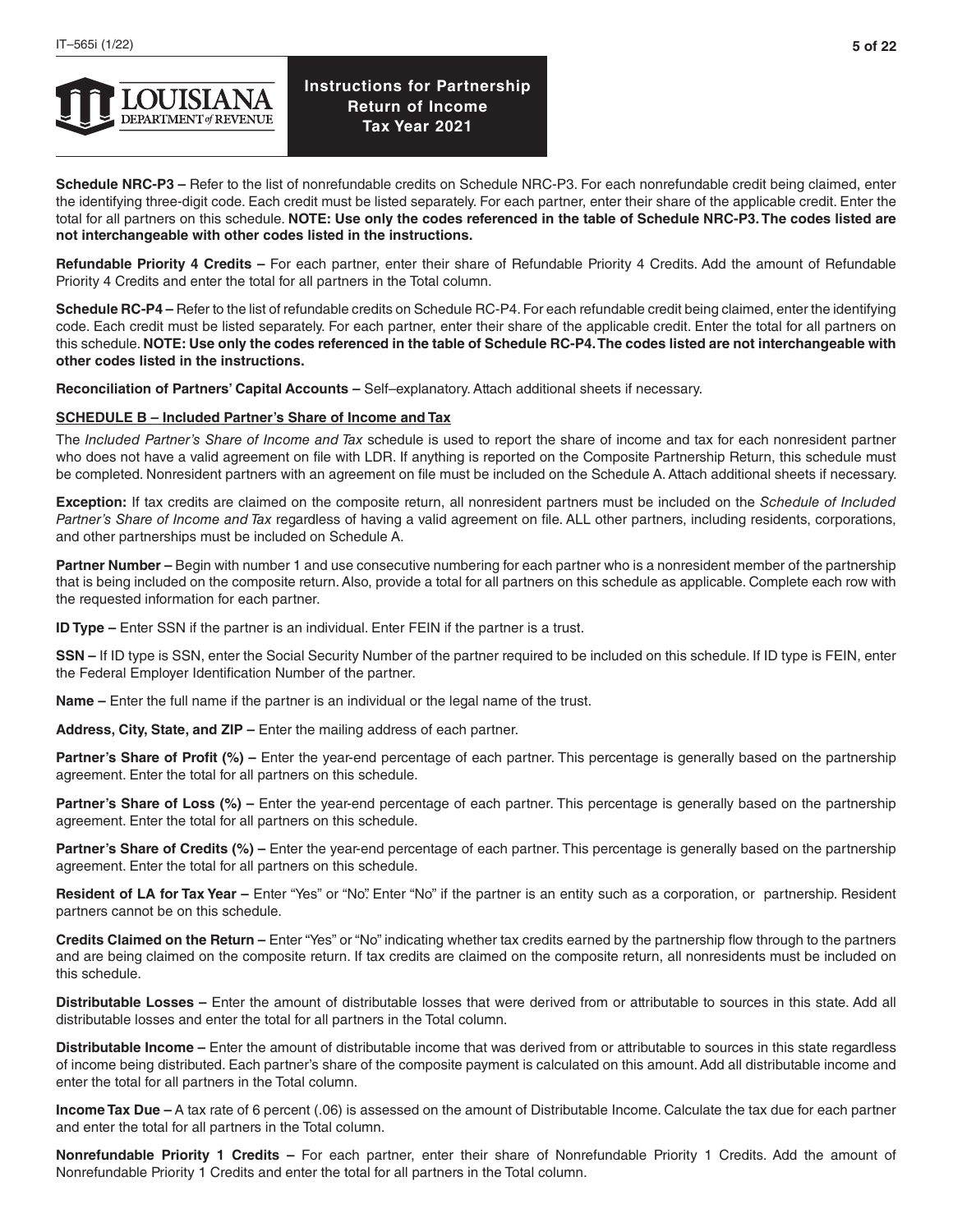

**Schedule NRC-P1 –** Refer to the list of nonrefundable credits on Schedule NRC-P1. For each nonrefundable credit being claimed, enter the identifying three-digit code. Each credit must be listed separately. For each partner, enter their share of the applicable credit. Enter the total for all partners on this schedule. **NOTE: Use only the codes referenced in the table of Schedule NRC-P1. The codes listed are not interchangeable with other codes listed in the instructions.** 

**Income Tax Due after Nonrefundable Priority 1 Credits –** For each partner, subtract Total Nonrefundable Priority 1 Credits from Income Tax Due and enter the result. This amount cannot be less than zero. Enter the total for all partners on this schedule.

**Refundable Priority 2 Credits –** For each partner, enter their share of Refundable Priority 2 Credits from Schedule RC-P2. Add the amount of Refundable Priority 2 Credits and enter the total for all partners in the Total column.

**Schedule RC-P2 –** Refer to the list of refundable credits on Schedule RC-P2. For each refundable credit being claimed, enter the identifying code. Each credit must be listed separately. For each partner, enter their share of the applicable credit. Enter the total for all partners on this schedule. **NOTE: Use only the codes referenced in the table of Schedule RC-P2. The codes listed are not interchangeable with other codes listed in the instructions.** 

**Income Tax Due after Total Refundable Priority 2 Credits –** For each partner, subtract Refundable Priority 2 Credits from Income Tax Due after Total Refundable Priority 1 Credits and enter the result. This amount cannot be less than zero. Enter the total for all partners on this schedule.

**Nonrefundable Priority 3 Credits –** For each partner, enter their share of Nonrefundable Priority 3 Credits. Add the amount of Nonrefundable Priority 3 Credits and enter the total for all partners in the Total column.

**Schedule NRC-P3 –** Refer to the list of nonrefundable credits on Schedule NRC-P3. For each nonrefundable credit being claimed, enter the identifying three-digit code. Each credit must be listed separately. For each partner, enter their share of the applicable credit. Enter the total for all partners on this schedule. **NOTE: Use only the codes referenced in the table of Schedule NRC-P3. The codes listed are not interchangeable with other codes listed in the instructions.** 

**Amount Paid on Partner's Behalf –** For each partner, subtract Nonrefundable Priority 3 Credits from Income Tax Due after Total Refundable Priority 2 credits and enter the result. This amount cannot be less than zero. Enter the total for all partners on this schedule.

**Refundable Priority 4 Credits –** For each partner, enter their share of Refundable Priority 4 Credits. Add the amount of Refundable Priority 4 Credits and enter the total for all partners in the Total column.

**Schedule RC-P4 –** Refer to the list of refundable credits on Schedule RC-P4. For each refundable credit being claimed, enter the identifying code. Each credit must be listed separately. For each partner, enter their share of the applicable credit. Enter the total for all partners on this schedule. **NOTE: Use only the codes referenced in the table of Schedule RC-P4. The codes listed are not interchangeable with other codes listed in the instructions.**

**Reconciliation of Partners' Capital Accounts –** Self–explanatory. Attach additional sheets if necessary.

## **SCHEDULE C – Other Deductions**

Provide a brief description and amount for items included in "Other deductions" reported on Line 20 of Schedule G or Schedule J. Attach additional sheets if necessary and enter that subtotal in the appropriate space provided. Enter the total deductions on the Total line.

## **GENERAL INSTRUCTIONS FOR SCHEDULES D, E, F, AND G**

If you answered "yes" to Page 1, Line L, you must complete Schedules D, E, and G. If a property ratio is required for the apportionment percent prescribed for your type of business, you must also complete Schedule F. If you answered "no" to Line L, skip Schedules D, E, F, and G and go to Schedule H.

## **SCHEDULE D – Reconciliation of Federal and Louisiana Net Income for Partnerships with Non–Corporate Partners**

**Line 1 –** Enter the amount of federal net income from Line 1 of the Analysis of Net Income (Loss) schedule of Federal Form 1065.

**Line 2a –** Enter the amount of interest and dividend income on obligations of a state, political, or municipal subdivision other than Louisiana and its municipalities.

**Line 2b –** Enter the amount of any other additions to federal net income. A schedule of the items on this line must be supplied.

**Line 2c –** Add Lines 2a and 2b.

**Line 3a –** Enter the amount of interest and dividend income from U.S. government obligations.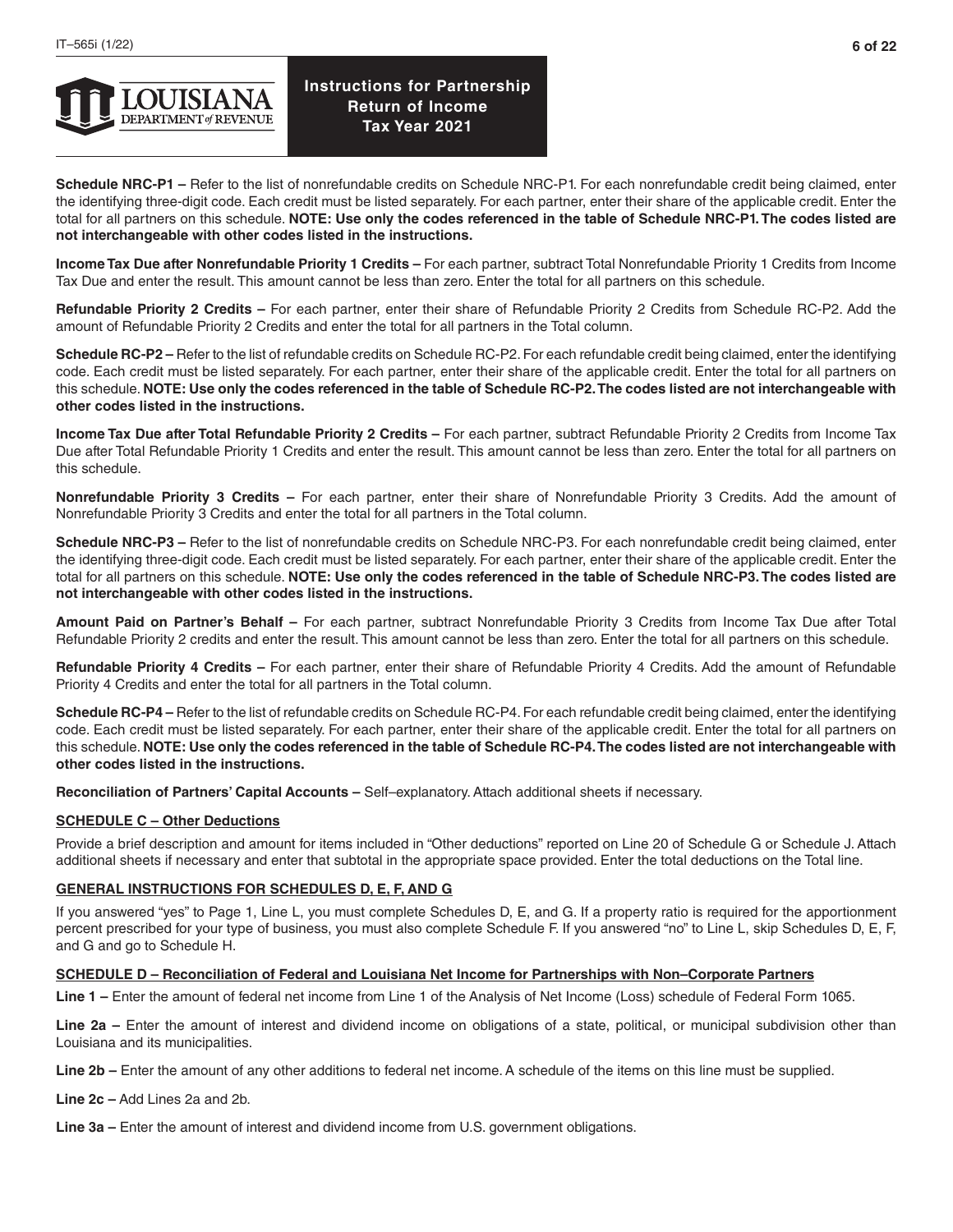

**Line 3b –** Enter the amount of any other subtractions from federal net income. A schedule of the items on this line must be supplied. IMPORTANT: There is no exclusion from income for a partnership who is a shareholder, member, or partner of an entity that made the pass-through entity tax election under R.S. 47:287.732.2.

**Line 3c –** Add Lines 3a and 3b.

**Line 4** – Add Lines 1 and 2c and subtract Line 3c. This amount should agree with Schedule G, Line 22.

### **SCHEDULE E – Computation of Apportionment Percent for Partnerships with Non–Corporate Partners**

The Louisiana income tax law requires the apportionment reporting method when computing the Louisiana portion of a taxpayer's apportionable income, unless it can be clearly demonstrated that the use of the apportionment method produces a manifestly unfair result, and permission to use the separate accounting method has been granted by the Secretary.

Such permission, once secured, continues to be effective so long as there is no change in the nature and extent of the Louisiana operations or in their relationship to operations outside of this state. A statement of any such changes in operations should be communicated immediately to the Secretary of Revenue in order that a redetermination may be made as to whether the separate accounting method is permissible.

The statute contemplates that only one specific formula is used in determining the apportionment percent, that being the formula prescribed for the taxpayer's primary business. As a general rule, where a taxpayer is engaged in more than one business, the taxpayer's primary business is that which is the primary source of the taxpayer's net apportionable income. The class of income designated as "apportionable income" is all items of gross income which are not properly includible in allocable income. Therefore allocable income is not used in determining which specific formula to use for the apportionment percent, or in the calculations of the apportionment percent. For information regarding what types of income are considered allocable income, see the instructions for Line 23 of Schedule G.

The income tax property ratio is calculated on Schedule F. All other ratios are calculated on Schedule E. On Lines 1D, and 2 through 5, mark the box if the ratio for that line is not being considered as described below.

For air transportation, use factors (1) and (5); for pipeline transportation, use factors (1), (2), and (5); for other transportation, use factors (1) and (5); for service enterprises in which the use of property is not a material income–producing factor, use factors (1) and (2), otherwise, use factors (1), (2), and (5); for loan businesses, use factors (2) and (3); for merchandising, and manufacturing, use factors (1), (2), (4) and (5); and for other businesses use factors (1), (2), and (5).

**Air transportation –** The Louisiana apportionment percent used when net apportionable income is derived primarily from the business of transportation by aircraft is the arithmetical average of two ratios, as follows:

- (1) The ratio of the value of immovable and corporeal movable property, other than aircraft, owned, and located in Louisiana, to the value of all immovable and corporeal movable property, other than aircraft, owned and used in the production of apportionable income; and
- (2) The ratio of the amount of gross apportionable income derived from Louisiana sources to the total gross apportionable income. Gross apportionable income from Louisiana sources include all gross receipts derived from passenger journeys and cargo shipments originating in Louisiana, and any other items of gross apportionable income or receipts derived entirely from sources in this state.

**Other transportation –** The Louisiana apportionment percent used when net apportionable income is derived primarily from the business of transportation, other than by aircraft or pipeline, is the arithmetical average of two ratios, as follows:

- (1) The ratio of the value of immovable and corporeal movable property, owned and located in Louisiana, to the value of all immovable and corporeal movable property owned and used in the production of apportionable income; and
- (2) The ratio of the amount of gross apportionable income from Louisiana sources to the total amount of gross apportionable income of the taxpayer. Gross apportionable income from Louisiana sources includes all such income that is derived entirely from sources within this state, and a prorated portion of revenue from transportation partly without and partly within this state.

**Service enterprises** – The Louisiana apportionment percent used when net apportionable income is derived primarily from a service business in which the use of property is not a substantial income–producing factor, is the arithmetical average of two ratios, as follows:

(1) The ratio of the amount paid for salaries, wages, and other compensation for personal services rendered in Louisiana, to the total amount paid for salaries, wages, and other compensation for personal services in connection with the production of the net apportionable income; and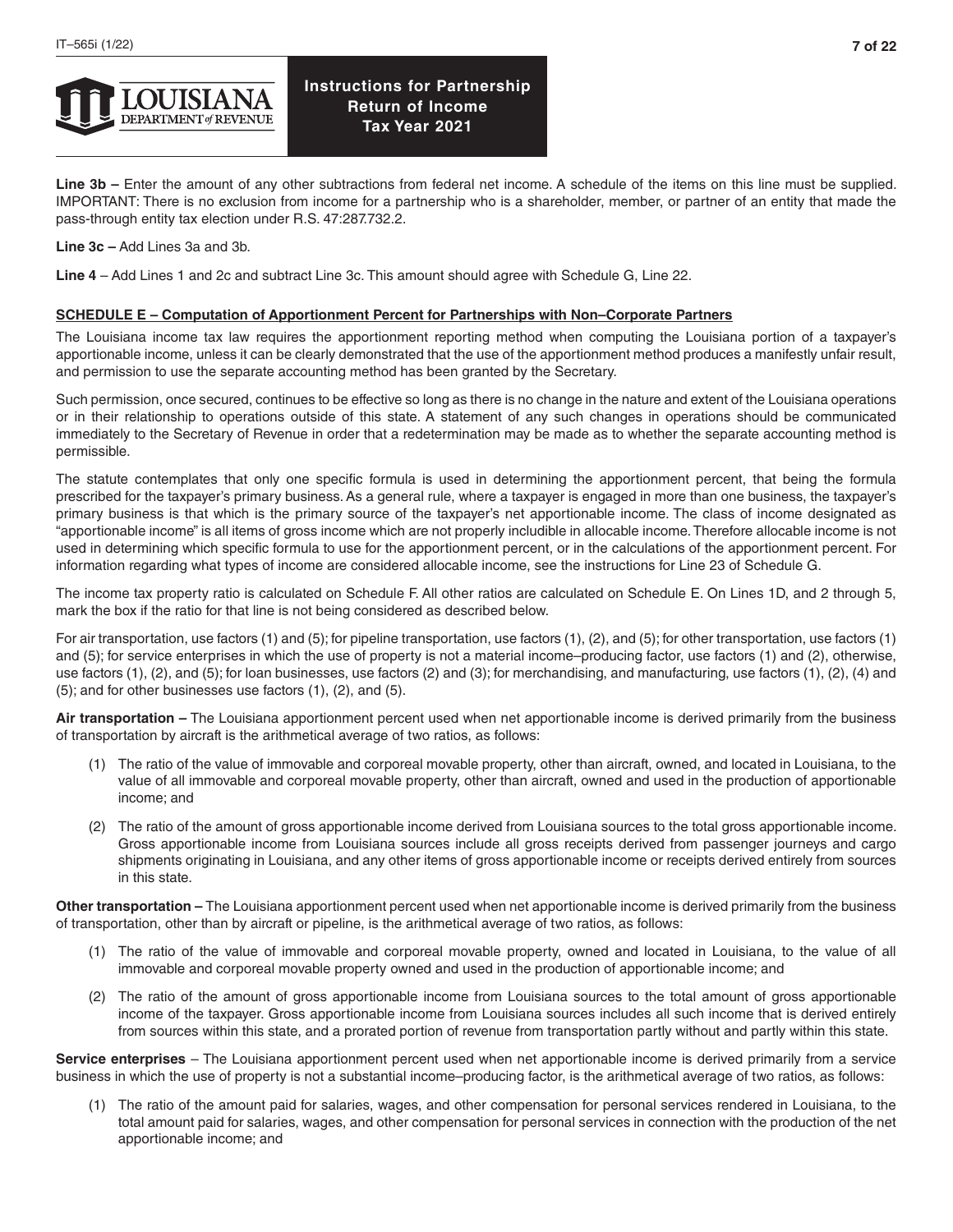

(2) The ratio of the gross apportionable income of the taxpayer from Louisiana sources to the total gross apportionable income of the taxpayer. The gross apportionable income from Louisiana sources includes the revenue from services performed in this state, and any other gross income derived entirely from sources within this state.

**Loan business** – The Louisiana apportionment percent used when net apportionable income is derived primarily from the business of making loans shall be the arithmetical average of two ratios, as follows:

- (1) The ratio of the amount paid for salaries, wages, and other compensations for personal services rendered in Louisiana, to the total salaries and wages paid in connection with the production of the net apportionable income; and
- (2) The ratio of the amount of loans made in Louisiana to the total amount of loans made everywhere.

**Manufacturing and merchandising businesses** – The Louisiana apportionment percent used when net apportionable income is derived primarily from the business of manufacturing or merchandising is computed by means of the property, salaries and wages, and sales ratios described as follows, except that the ratio of net sales shall be double–weighted or counted twice, and the Louisiana apportionment percent shall be the arithmetical average of the four ratios.

- (a) The ratio of the value of the immovable and corporeal movable property owned by the taxpayer and located in Louisiana, to the value of all immovable and corporeal movable property owned by the taxpayer and used in the production of the net apportionable income.
- (b) The ratio of the amount paid by the taxpayer for salaries, wages, and other compensation for personal services rendered in this state, to the total amount paid by the taxpayer for salaries, wages, and other compensation for personal services in connection with the production of net apportionable income.
- (c) The ratio of net sales made in the regular course of business and other gross apportionable income attributable to this state to the total net sales made in the regular course of business and other gross apportionable income of the taxpayer. This ratio is double–weighted, or counted twice.

The term "business of manufacturing or merchandising" shall only include a taxpayer whose net apportionable income is derived primarily from the manufacture, production, or sale of tangible personal property. The term "business of manufacturing or merchandising" shall not include:

- (a) A taxpayer subject to the tax imposed pursuant to Chapter 8 of Subtitle II of Title 47 of the Louisiana Revised Statutes of 1950.
- (b) Any taxpayer whose income is primarily derived from the production or sale of unrefined oil and gas.

**Pipeline transportation and other business** – The Louisiana apportionment percent used when net apportionable income is derived primarily from the business of transportation by pipeline, or from any business whose apportionment percent is not included elsewhere in the Schedule N instructions, is the arithmetical average of three ratios, as follows:

- (a) The ratio of the value of the immovable and corporeal movable property owned and located in Louisiana, to the value of all immovable and corporeal movable property owned and used in the production of the net apportionable income.
- (b) The ratio of the amount paid for salaries, wages, and other compensation for personal services rendered in this state, to the total amount paid for salaries, wages, and other compensation for personal services in connection with the production of net apportionable income.
- (c) The ratio of net sales made in the regular course of business and other gross apportionable income attributable to this state to the total net sales made in the regular course of business and other gross apportionable income.

### **Sales\Revenue Ratio Attribution Information**

Sales of goods, merchandise, or property attributable to this state are all sales made in the regular course of business where the goods, merchandise, or property are received in this state by the purchaser. In the case of delivery of goods by common carrier or by other means of transportation, including transportation by the purchaser, the place at which the goods are ultimately received after all transportation has been completed shall be considered as the place at which the goods are received by the purchaser. However, direct delivery into this state to a person or firm designated by a purchaser from within or without the state constitutes delivery to the purchaser in this state.

Gross apportionable income attributable to this state derived from the transportation of crude petroleum, natural gas, petroleum products, or other commodities for others through pipelines includes all gross revenue derived from operations entirely within this state plus a portion of any revenue from operations partly within and partly without this state, based upon the ratio of the number of units of transportation service performed in Louisiana in connection with such revenue to the total of such units. A unit of transportation service shall be the transporting of any designated quantity of crude petroleum, natural gas, petroleum products, or other commodities for any designated distance.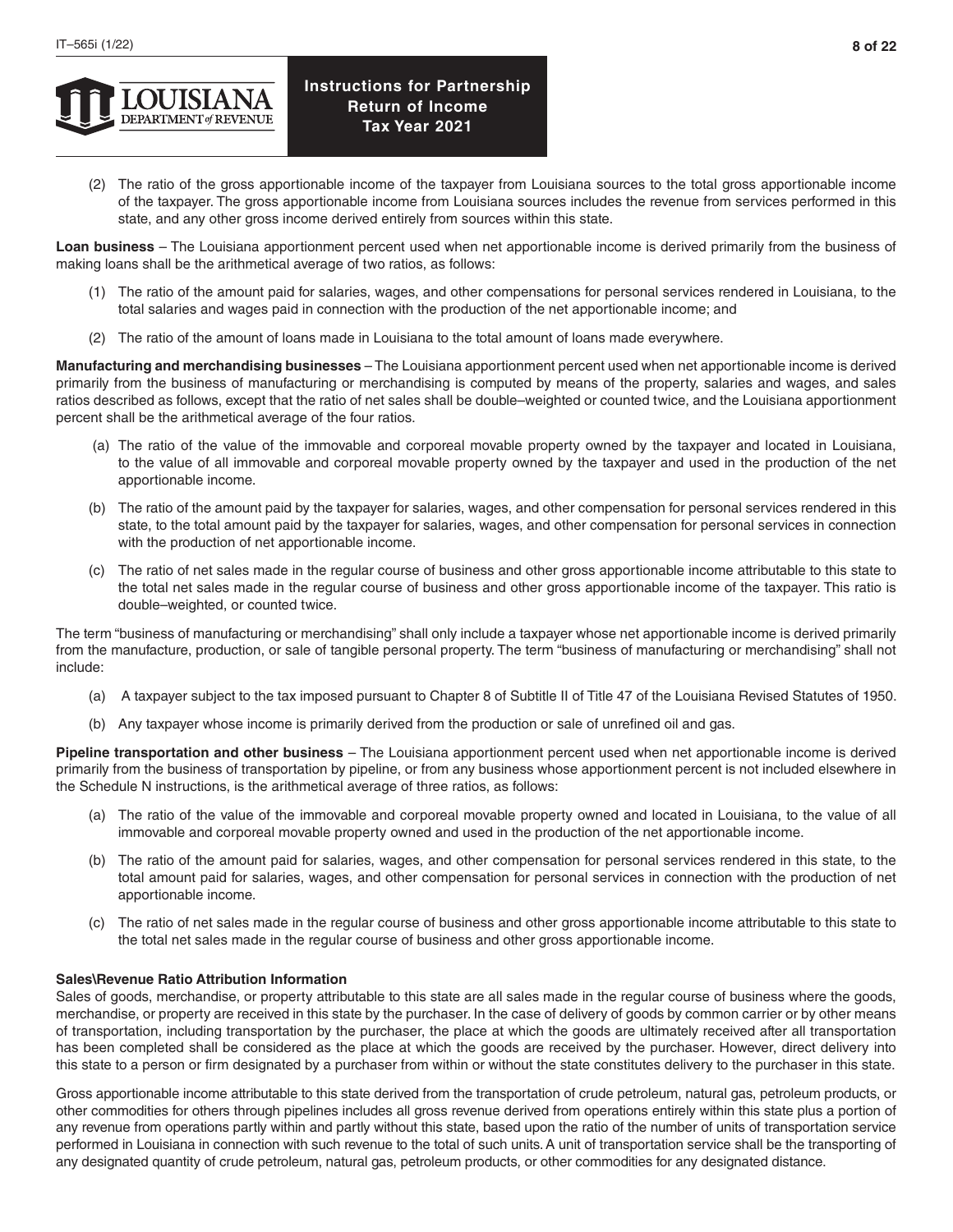

## **Salaries\Wages\Compensation Ratio Attribution Information**

Salaries, wages, and other compensation for personal services paid by a business whose principal office is located in Louisiana, to officers and employees responsible for the direction and supervision of operations of the business partly within and partly without Louisiana, and salaries, wages, and other compensation for personal services paid to general office employees whose duties pertain to the operations of the business partly within and partly without Louisiana, shall be allocated in part to this state on the basis of the ratio of the amount of direct operating salaries, wages, and other compensation for services rendered in Louisiana to the total of such direct operating salaries, wages, and other compensation paid in connection with the production of net apportionable income.

### **SCHEDULE F – Computation of Property Ratio**

#### **IMPORTANT! Schedule F has been divided over two pages now.**

If the partnership is required to include a property ratio in the apportionment percent computation on Schedule E or Schedule I, Schedule F must be completed.

The property ratio is composed of real and tangible assets less real and tangible assets not used in the production of net apportionable income. The value of immovable and corporeal movable property owned by the taxpayer and used in the production of net apportionable income is included in this ratio. Where only a part of the property is used in the production of apportionable income, only the value of that portion so used shall be included in the property ratio. However, where the entire property is used in the production of both allocable and apportionable income the value of the entire property is included in the property ratio. Idle property and property under construction, during such construction and prior to being placed in service, is not included in the property ratio. Property held as reserve or standby facilities, or property held as a reserve source of materials, is considered to be used in the production of apportionable income. Non–productive mineral leases are considered to be held for such use and should be included in the property ratio. The value of inventories of merchandise in transit is allocated to the state in which their delivery destination is located in the absence of conclusive evidence to the contrary.

### **SCHEDULE G – Computation of Louisiana Net Income for Partnerships with Non–Corporate Partners**

#### **Separate Accounting Method**

Those partnerships that have been granted permission to use the separate accounting method should mark the box on the line above Line 1A and report the Louisiana amounts for the items on Lines 1A through 22. Skip Lines 23A through 26J. On Line 27, subtract Line 21 from Line 8. A copy of the federal return should be attached to the return

**Lines 1 through 6** – Enter the amounts from the partnership's Federal Form 1065 on the corresponding lines of this schedule.

**Line 7 – Other Income** – This amount should be equal to the result of adding the amount on Line 7 of Federal Form 1065 and the amounts on Lines 2 through 11 of Schedule K of Federal Form 1065 and any amounts of income added to federal net income on Schedule D of this return less any amounts of income subtracted from federal net income on Schedule D of this return. Please attach a schedule of other income as reported on Form 1065.

**Lines 9 through 19** – Enter the amounts from the partnership's Federal Form 1065 on the corresponding lines of this schedule.

**Line 20 – Other Deductions** – This amount should be equal to the result of adding the amount on Line 20 of Federal Form 1065 and the amounts on Lines 12 through 13d, and the amount of foreign taxes reported on Schedule K-3 of Federal Form 1065, Part III, Section 4 and any amounts of expense subtracted from federal net income on Schedule D of this return less any amounts of expense added to federal net income on Schedule D of this return. Schedule C must be completed if reporting other deductions.

**Line 23 –Allocable Income** – Louisiana does not apply the business/nonbusiness concepts outlined in the Multistate Tax Compact. Irrespective of whether the net income derived from sources within Louisiana is determined by use of the apportionment method or the separate accounting method, the law designates certain classes of income as allocable income that must be accounted for on a separate (direct) basis. The classes of income designated as allocable income and the basis upon which such income should be allocated are as follows:

- A. Rents and royalties from immovable or corporeal movable property must be allocated to the state where the property is located at the time the income is derived.
- B. Royalties or similar revenue from the use of patents, trademarks, copyrights, secret processes, and other similar intangible rights must be allocated to the state in which such rights are used. The use referred to is that of the licensee rather than that of the licensor.
- C. Estates, trusts, and partnerships having a partnership as a partner or beneficiary must allocate and apportion their income within and without the state in accordance with the processes and formulas prescribed for non–resident individuals, and the share of any partner or beneficiary in the net income from sources in this state, so computed, must be allocated to this state in the return of the partner or beneficiary.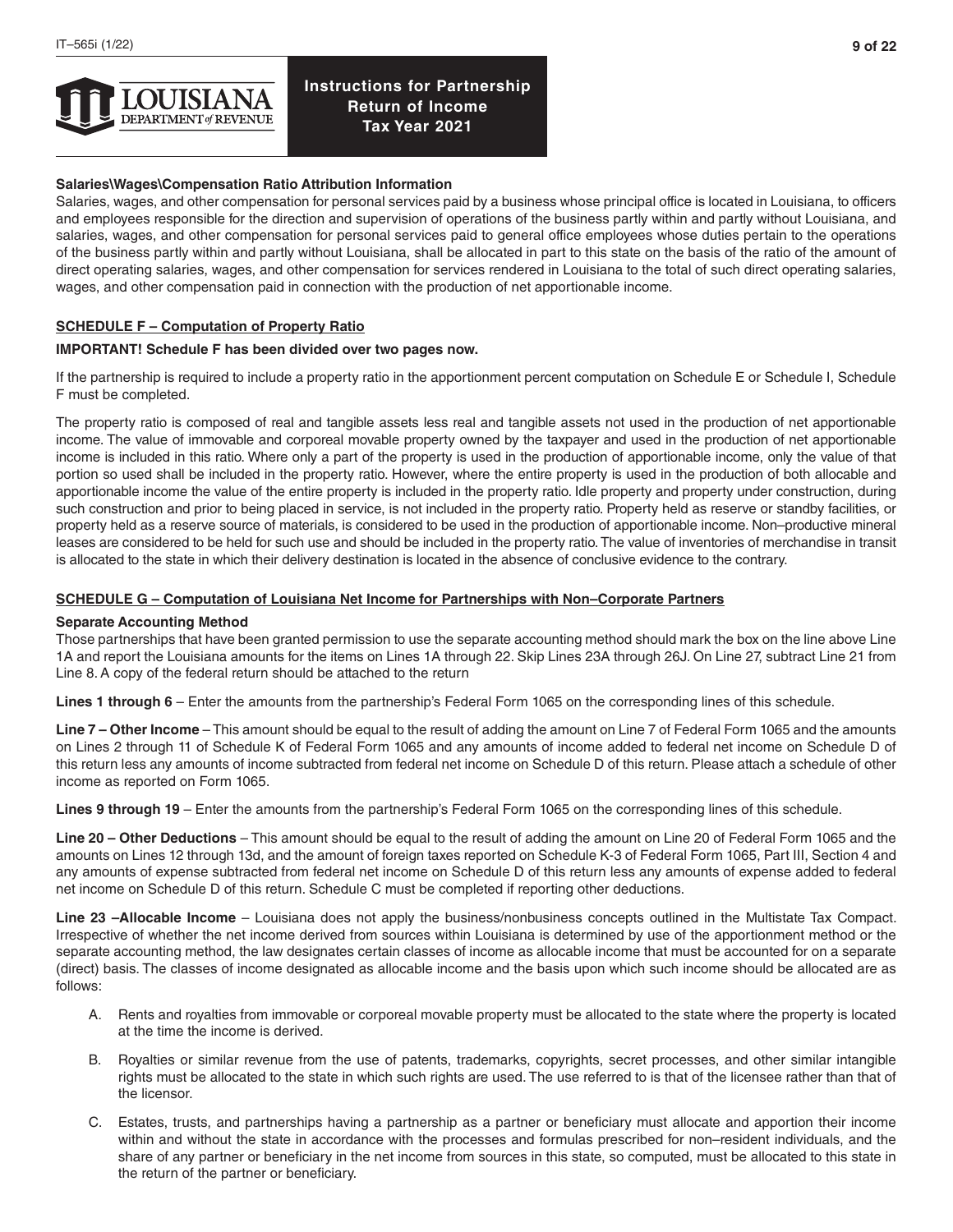

- D. Income from construction, repair, or other similar services must be allocated to the state in which the service is performed. The phrase "other similar services" means any work that has as its purpose the improvement of immovable property belonging to a person other than the taxpayer where a substantial portion of the work is performed at the location of such property, whether or not such services actually result in improvements to the property.
- E. Interest on customers' notes and accounts must be allocated to the state in which such customers are located. Other interest must be allocated to the state in which the securities or credits producing such income have their situs, which shall be at the business situs of such securities or credits if they have been so used in connection with the partnership's business as to acquire a business situs, or, in the absence of such a business situs, shall be at the commercial domicile of the partnership.
- F & G. Dividends and profits (losses) from sales and exchanges of capital assets consisting of incorporeal property or rights must be allocated to the state in which the securities or credits producing such income have their situs, which shall be at the business situs of such securities or credits if they have been so used in connection with the partnership's business as to acquire a business situs, or, in the absence of such a business situs, shall be at the commercial domicile of the partnership.
	- H. Profits (losses) from sales or exchanges not made in the regular course of business, of property, other than capital assets consisting of incorporeal property or rights, must be allocated to the state where such property is located at the time of the sale. A mineral lease, royalty interest, oil payment or other mineral interest is located in the state in which the property subject to such mineral interest is situated.

**Calculation Of Net Allocable Income** – From the total gross allocable income from all sources and from gross allocable income from Louisiana sources, there is deducted all expenses, losses, and other deductions, except federal income taxes, allowable under the Louisiana income tax law that are directly attributable to such income, plus a ratable portion of the allowable deductions, except federal income taxes, that are not directly attributable to any item or class of gross income Please attach a schedule of all allocable expenses and Louisiana expenses directly attributable to any item or class of gross income.

Although LAC 61:I.1130 was promulgated to provide guidance for determining corporation income tax liability, it's guidance can also be used for determining net allocable income for partnerships with non–corporate partners. LAC 61:I.1130 provides that overhead expense attributable to items of gross allocable income derived from sources within and without Louisiana, except gross allocable income from rent of immovable or corporeal movable property or from construction, repair, or other similar services, may be determined by any reasonable method that clearly reflects net allocable income from such items of income.

## **LAC 61:I.1130.B.2.a PROVIDES:**

- i. Overhead expense attributable to Louisiana gross allocable income derived from rent of immovable or corporeal movable property and from construction, repair, or other similar services shall be deducted from such income for the purposes of determining Louisiana net allocable income or loss from such items of income. The amount of overhead expense attributable to such income shall be determined by multiplying overhead expense attributed to total gross allocable income derived from rent of immovable or corporeal movable property and from construction, repair, or other similar services by the arithmetical average of two ratios, as follows:
	- (a) the ratio of the amount of Louisiana gross allocable income derived from rent of immovable or corporeal movable property and from construction, repair, or other similar services to total gross allocable income from such sources;
	- (b) the ratio of the amount of direct cost incurred in the production of Louisiana gross allocable income derived from rent of immovable or corporeal movable property and from construction, repair, or other similar services to total direct cost incurred in the production of such income.
- ii. Overhead expense attributable to total gross allocable income derived from rent of immovable or corporeal movable property or from construction, repair, or other similar services shall be deducted from such income for the purposes of determining total net allocable income or loss from such items of income. The amount of overhead expense attributable to such income shall be determined by multiplying total overhead expense by the arithmetical average of two ratios, as follows:
	- (a) the ratio of the amount of total gross allocable income derived from rent of immovable or corporeal movable property and from construction, repair, or other similar services to total gross income derived from all sources;
	- (b) the ratio of the amount of direct cost incurred in the production of total gross allocable income derived from rent of immovable or corporeal movable property and from construction, repair, or other similar services to total direct cost incurred in the production of gross income from all sources.
- iii. If the taxpayer has not maintained documents or records sufficient to compute the ratios required by this Subparagraph, the Secretary shall, upon examination, determine the method by which to attribute overhead expense.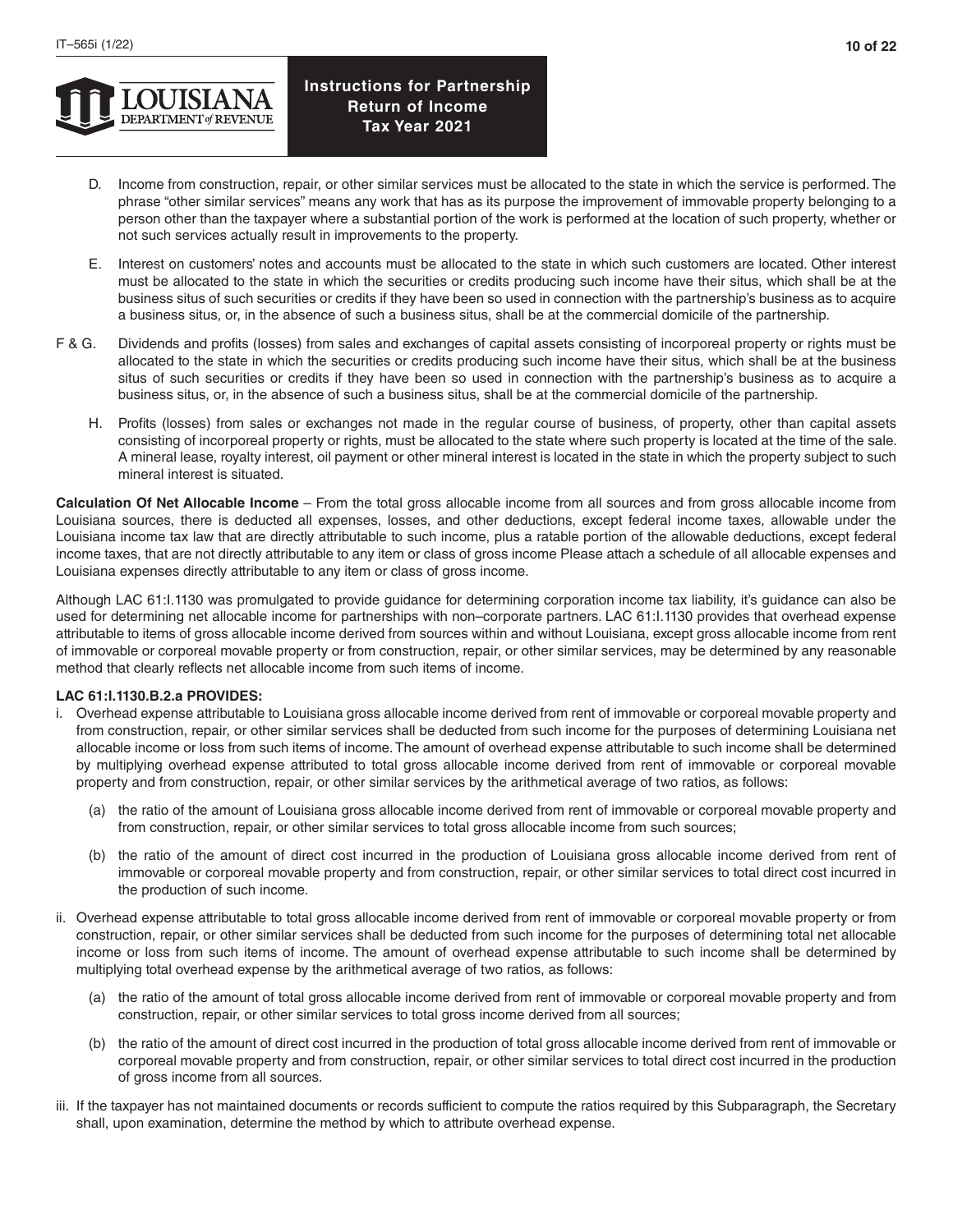In addition to direct expenses and a ratable portion of overhead expenses, LAC 61:I.1130 specifies the method for attributing a portion of interest expense to allocable income. The method of allocation and apportionment for interest set forth in the regulation is based on the approach that money is fungible and that interest expense is attributable to all activities and property regardless of any specific purpose for incurring an obligation on which interest is paid. Exceptions to the fungibility method are set forth in LAC 61:I.1130.B.1.b. The fungibility approach recognizes that all activities and property require funds and that management has a great deal of flexibility as to the source and use of funds and that the creditors of the taxpayer look to its general credit for repayment and thereby subject the money loaned to the risk of all of the taxpayer's activities. You must refer to LAC 61:I.1130 for information regarding the computation of interest expense.

**Lines 23A through 23H – Allocable Income From All Sources** – Enter the TOTAL net allocable income of each class, from all sources.

**Line 23I – Allocable Expenses** – Enter the total of all allocable expense. Attach a schedule detailing the expense by allocable income type.

**Line 23J – Net Allocable Income From All Sources** – Add Lines 23A through 23I.

**Line 24 – Net Income Subject To Apportionment** – Subtract Line 23J from Line 22.

**Line 25 – Net Income Apportioned To Louisiana** – Multiply the amount on Line 24 by the percentage from Schedule E, Line 7.

**Lines 26A through 26H – Allocable Income From Louisiana Sources** – Enter the total LOUISIANA allocable income of each class, from all sources.

**LINE 26I – Louisiana Allocable Expenses** – Enter the total of the allocable expense associated with allocable income sourced to Louisiana. Attach a schedule detailing the expense by allocable income type.

**LINE 26J – Net Allocable Income From Louisiana Sources** – Add Lines 26A through 26I. This is the LOUISIANA net allocable income.

LINE 27 – Add the net income apportioned to Louisiana, Line 25, to the net income allocated to Louisiana, Line 26J. If the separate accounting method was used, subtract Line 21 from Line 8.

## **GENERAL INSTRUCTIONS FOR SCHEDULES H, I, J, AND F**

If you answered "yes" to Line J, Line K, or both, on Page 1 you must complete Schedules H, I, and J. See the instructions for Schedule I determine if you also have to complete Schedule F. If you answered "no" to both Lines J and K, do not complete Schedules H, I, and J.

### **SCHEDULE H – RECONCILIATION OF FEDERAL AND LOUISIANA NET INCOME FOR PARTNERSHIPS WITH CORPORATE PARTNERS**

See R.S. 47:287.71 and R.S. 47:287.73 for information.

**Line 1** – Enter the amount of federal net income from Line 1 of the Analysis of Net Income (Loss) schedule of Federal Form 1065.

**Line 2a** – Enter the total amount of any additions to federal net income. A schedule of the items on this line must be supplied.

**LINE 3a – Bank Dividends** – R.S. 47:287.71 provides a deduction from federal net income for dividend income from banking corporations organized under the laws of Louisiana, from national banking corporations doing business in Louisiana, and from capital stock associations whose stock is subject to ad valorem taxation.

**LINE 3b – All Other Dividends** – R.S. 47:287.738(F)(1) allows a deduction for dividends that would otherwise be included in gross income.

**LINE 3c – Interest** – R.S. 47:287.738(F)(2) allows a deduction for interest that would otherwise be included in gross income.

**LINE 3d – Road Home** – R.S. 47:287.738(G) provides that any grant, loan, or other benefit directly or indirectly provided to a taxpayer by the Disaster Recovery Unit of the Office of Community Development is excluded if such income was included in the taxpayer's federal taxable income. Benefits may include payments from Restore Louisiana for recovery from the Great Flood of 2016.

**LINE 3e – Expenses Not Deducted On The Federal Return Due To IRC Section 280C** – Whenever an otherwise allowable expense for purposes of computing federal net income is disallowed under the provisions of IRC Section 280C, an additional deduction in the amount of the disallowed expense is allowed under the provisions of R.S. 47:287.73. An example of such an expense is salary expense disallowed due to the utilization of the federal jobs credit.

**LINE 3f – Other Subtractions** – A schedule of the items on this line must be supplied. Refer to R.S.47:287.71, 47:287.73, and R.S.47:287.734 through 287.747 for other subtractions from federal net income. IMPORTANT: There is no exclusion from income for a partnership that is a shareholder, member, or partner of an entity that made the pass-through entity tax election under R.S. 47:287.732.2. Also, include on this line: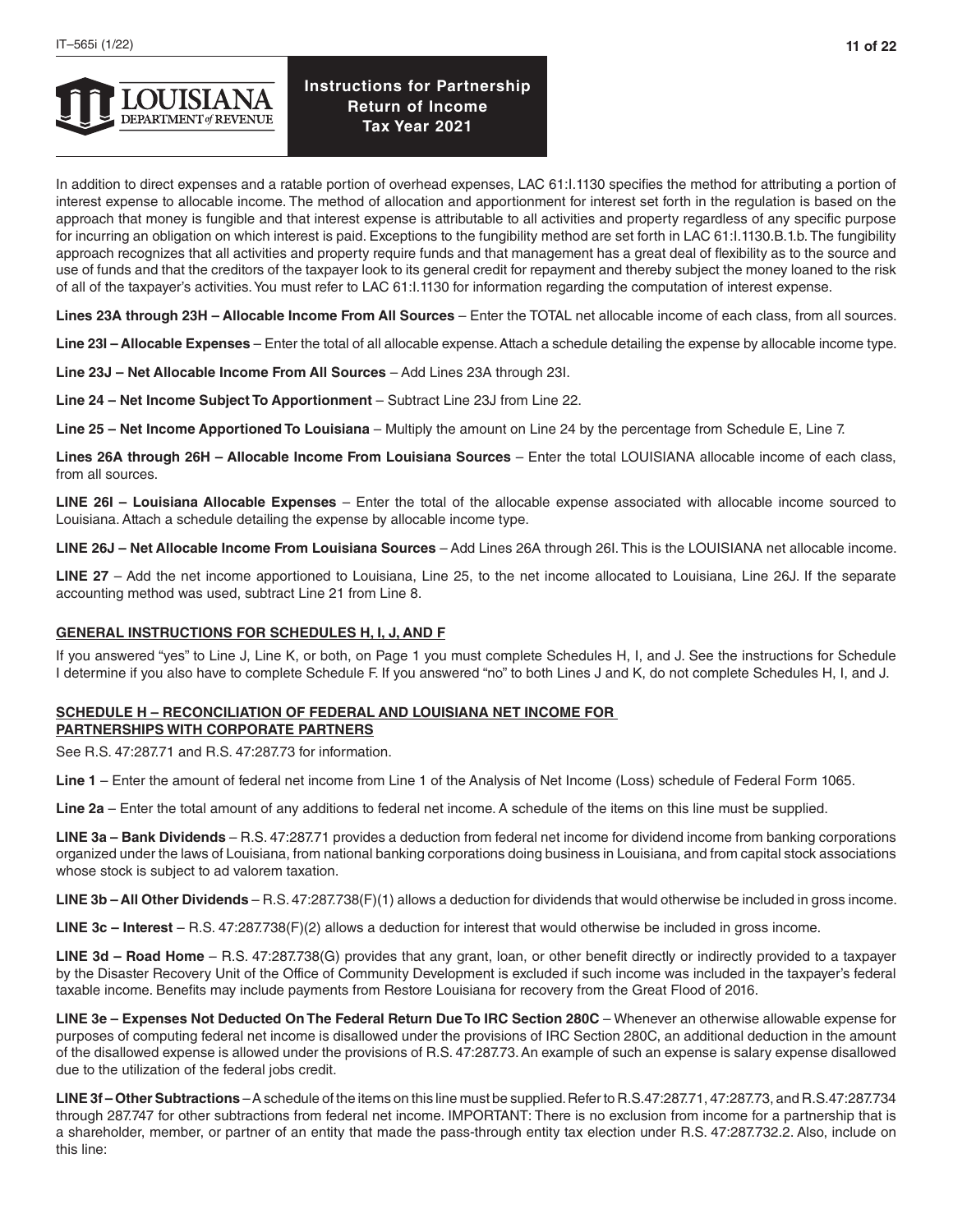

## **Compensation for Disaster Services**

R.S.47:53.5 provides an exclusion for income received by a nonresident business for performing disaster or emergency-related work within the state during a declared or emergency period beginning January 1, 2018. The exclusion applies only for income received in exchange for disaster or emergency-related work related to critical infrastructure that is performed during the declared disaster period, which begins within 10 days of the first day of the declaration or proclamation made by either the governor, the president, or appropriate local government official and ends 60 days after its conclusion, unless a longer period is subsequently authorized. Requests for written notice concerning emergency-related services are posted as Revenue Information Bulletins on LDR's website.

### **Expenses Not Deducted On The Federal Return Due To Internal Revenue Code Section 280E**

Whenever an otherwise allowable expense for purposes of computing federal net income is disallowed under the provisions of IRC Section 280E, an additional deduction in the amount of the disallowed expense is allowed under the provisions of R.S. 47:287.73(C) (1). The deduction is only allowed for a licensee engaged in the production or dispensing of therapeutic marijuana recommended for therapeutic use by patents clinically diagnosed as suffering from a debilitating medical condition as defined in R.S. 40:1046.

#### **COVID-19 Relief Benefits Exemption**

Act 54 of the 2021 Regular Legislative Session provides that any gratuitous grant, loan, rebate, tax credit, advance refund, or other qualified disaster relief benefit provided directly or indirectly by the state or federal government as a COVID-19 relief benefit is excluded if such income was included in the taxpayer's federal net income. Benefits may include payments from the Louisiana Main Street Recovery Fund. See Revenue Information Bulletin 21-019. Attach a schedule detailing the source and amount of the excluded benefits and a copy of the Federal Form 1065.

#### **Line 3g – Total Subtractions** – Add Lines 3a through 3f.

**LINE 4 – Louisiana Net Income From All Sources** – Add Lines 1 and 2a and subtract Line 3g. This amount should agree with Schedule J, Line 22.

### **SCHEDULE I – Computation of Apportionment Percentage for Partnerships with Corporate Partners**

Except for certain oil and gas businesses, a single revenue ratio is used to apportion income. Specific revenue ratios are prescribed for air, pipeline, other transportation businesses, and certain service enterprises. A general revenue ratio is prescribed for manufacturing, merchandising and any other business for which a formula is not specifically prescribed. A specific apportionment formula, consisting of four ratios is prescribed for certain oil and gas businesses. The statute contemplates that only one specific formula is used in determining the apportionment percent, that being the formula prescribed for the primary business. As a general rule, where more than one type of business is transacted, the primary business is that which is the primary source of net apportionable income. The class of income designated as "apportionable income" is all items of gross income which are not properly includible in allocable income. Therefore allocable income is not used in determining which specific formula to use for the apportionment percent, or in the calculations of the apportionment percent. For information regarding what types of income are considered allocable income, see the instructions for Line 23 of Schedule J.

The income tax revenue and wage ratios are calculated on Schedule I. The income tax property ratio is calculated on Schedule F. Mark the box on Line 2 if the wage ratio is not considered as described below. Mark the box on Line 3 if the property ratio is not considered as described below. Mark the box on Line 4 if the double–weighted sales ratio is not considered as described below.

#### **Television and Radio Businesses** – See R.S. 47:287.95(K)

**Oil And Gas Businesses** – The Louisiana apportionment percent used when net apportionable income is derived primarily from the exploration, production, refining, or marketing of oil and gas is the arithmetical average of four ratios, as follows:

- a. The ratio of the value of the immovable and corporeal movable property owned and located in Louisiana to the value of the immovable and corporeal movable property owned and used in the production of the net apportionable income.
- b. The ratio of the amount paid for salaries, wages, and other compensation for personal services rendered in this state to the total amount paid for salaries, wages, and other compensation for personal services in connection with the production of net apportionable income.
- c. The ratio of net sales made in the regular course of business and other gross apportionable income attributable to this state to the total net sales made in the regular course of business and other gross apportionable. This ratio is counted twice (doubleweighted).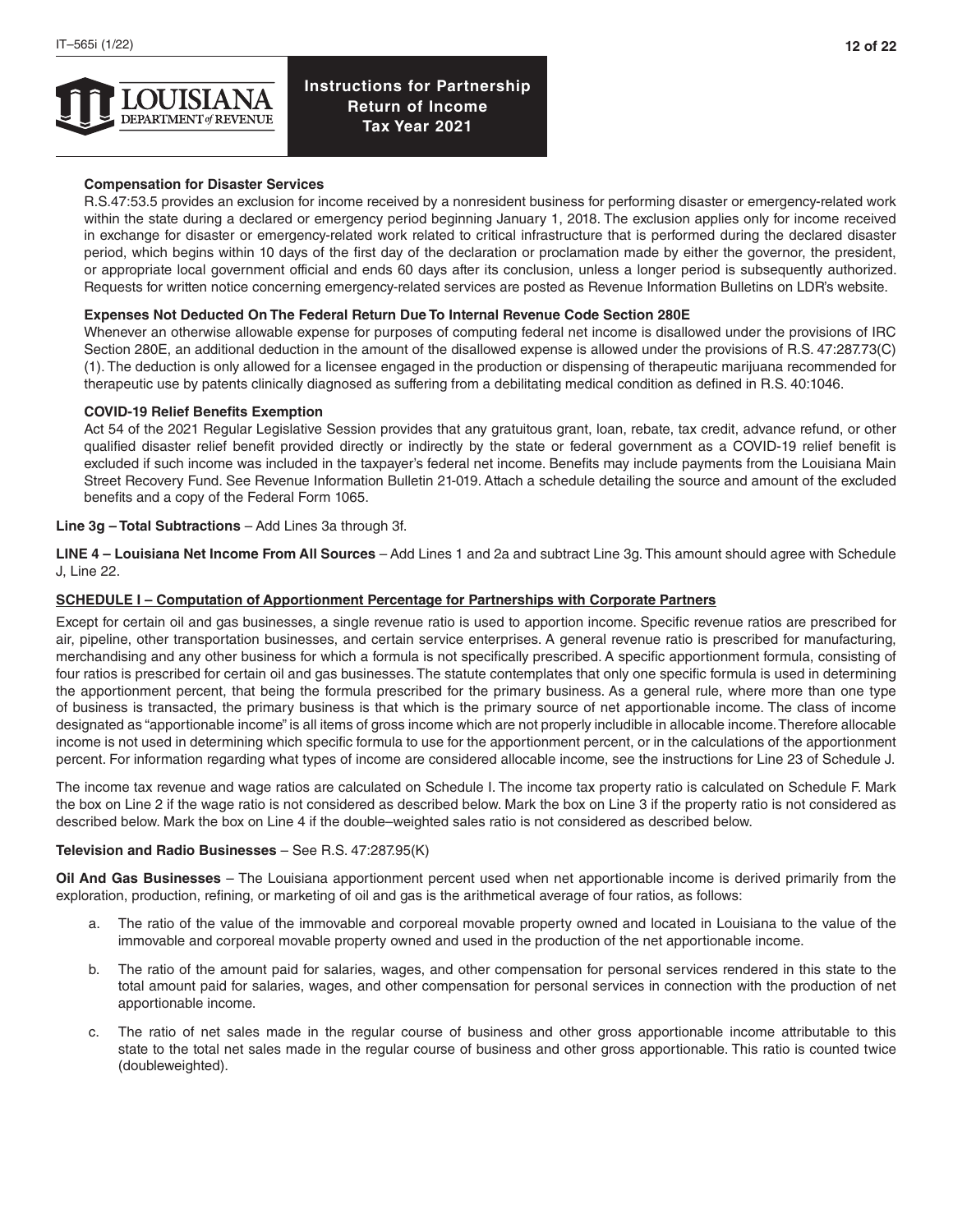This provision applies to the following:

- Any taxpayer whose income is primarily derived from the production or sale of unrefined oil and gas.
- Any taxpayer defined as an integrated oil company per the United States Internal Revenue Code 26 USC 291(b)(4), or integrated oil companies that refine, produce, and have marketing operations, whose income in Louisiana is principally derived from production and sale of unrefined oil and gas, and who also engage in significant marketing of refined petroleum products in Louisiana. However, any corporation, whose activities during the taxable year do not include gross receipts from retail sales of oil and/or natural gas or gross receipts from refinery activities of oil and/or natural gas, will not be considered as an integrated oil company for Louisiana tax purposes.

When the numerator and denominator are zero in any one or more ratios in the apportionment formula, such ratio is dropped from the apportionment formula and the arithmetical average determined from the total remaining ratios.

**Air Transportation** – The Louisiana apportionment percent used when net apportionable income is derived primarily from the business of transportation by aircraft is computed by means of a single ratio, the ratio of the amount of gross apportionable income derived from Louisiana sources to the total gross apportionable income of the taxpayer.

Gross apportionable income from Louisiana sources includes all gross receipts derived from passenger journeys and cargo shipments originating in Louisiana and any other items of gross apportionable income or receipts derived entirely from sources in Louisiana.

**Transportation Other Than Air or Pipeline** – The Louisiana apportionment percent used when net apportionable income is derived primarily from the business of transportation, other than aircraft or pipeline, is computed by means of a single ratio, the ratio of the amount of gross apportionable income from Louisiana sources to the total amount of gross apportionable income of the taxpayer. Gross apportionable income from Louisiana sources includes all such income that is derived from sources within the state and a portion of revenue from transportation partly without and partly within Louisiana.

**Service Enterprises** – The Louisiana apportionment percent used when net apportionable income is derived primarily from a service business in which the use of property is not a substantial income producing factor is computed by means of a single ratio, the ratio of the gross apportionable income from Louisiana sources to the total gross apportionable income.

Gross apportionable income from Louisiana sources include the revenue from services sourced to Louisiana, and any other gross income derived entirely in this state. The general rule for sourcing service receipts to Louisiana is that service receipts are sourced to Louisiana if and to the extent the service is delivered to a location in Louisiana (market based). Refer to R.S. 47: 287.95(L) for specific sourcing rules.

**Manufacturing, Merchandising, Pipeline Transportation, and Other Businesses Not Addressed Above** – The Louisiana apportionment percent used when net apportionable income is derived primarily from the business of manufacturing or merchandising (manufacturing, producing, and/or selling tangible personal property) or pipeline transportation or other business not addressed above is computed by means of a single ratio, the ratio of net sales made in the regular course of business and other gross apportionable income attributable to this state to the total net sales made in the regular course of business and other gross apportionable income of the taxpayer.

## **SCHEDULE J – Computation of Louisiana Net Income of Partnerships with Corporate Partners**

### **Separate Accounting Method**

Those corporations that have been granted permission to use the separate accounting method should mark the box on the line above Line 1A and report the Louisiana amounts for the items on Lines 1A through 22. Skip Lines 23A through 26G. On Line 27, subtract Line 21 from Line 8. A copy of the federal return should be attached to the return.

### **Instructions**

**Lines 1 through 6** – Enter the amounts from the partnership's Federal Form 1065 on the corresponding lines of this schedule.

**Line 7 – Other Income** – This amount should be equal to the result of adding the amount on Line 7 of Federal Form 1065 and the amounts on Lines 2 through 11 of Schedule K of Federal Form 1065 and any amounts of income added to federal net income on Louisiana Form IT–565, Schedule H, less any amounts of income subtracted from federal net income on Louisiana Form IT–565, Schedule H. Please attach a schedule of other income as reported on Form 1065.

**Lines 9 through 19** – Enter the amounts from the partnership's Federal Form 1065 on the corresponding lines of this schedule.

**Line 20 – Other Deductions** – This amount should be equal to the result of adding the amount on Line 20 of Federal Form 1065 and the amounts on Lines 12 through 13d, and the amount of foreign taxes reported on Schedule K-3 of Federal Form 1065, Part III, Section 4 and any amounts of expense subtracted from federal net income on Louisiana Form IT–565, Schedule H, less any amounts of expense added to federal net income on Louisiana Form IT–565, Schedule H. Schedule C must be completed if reporting other deductions.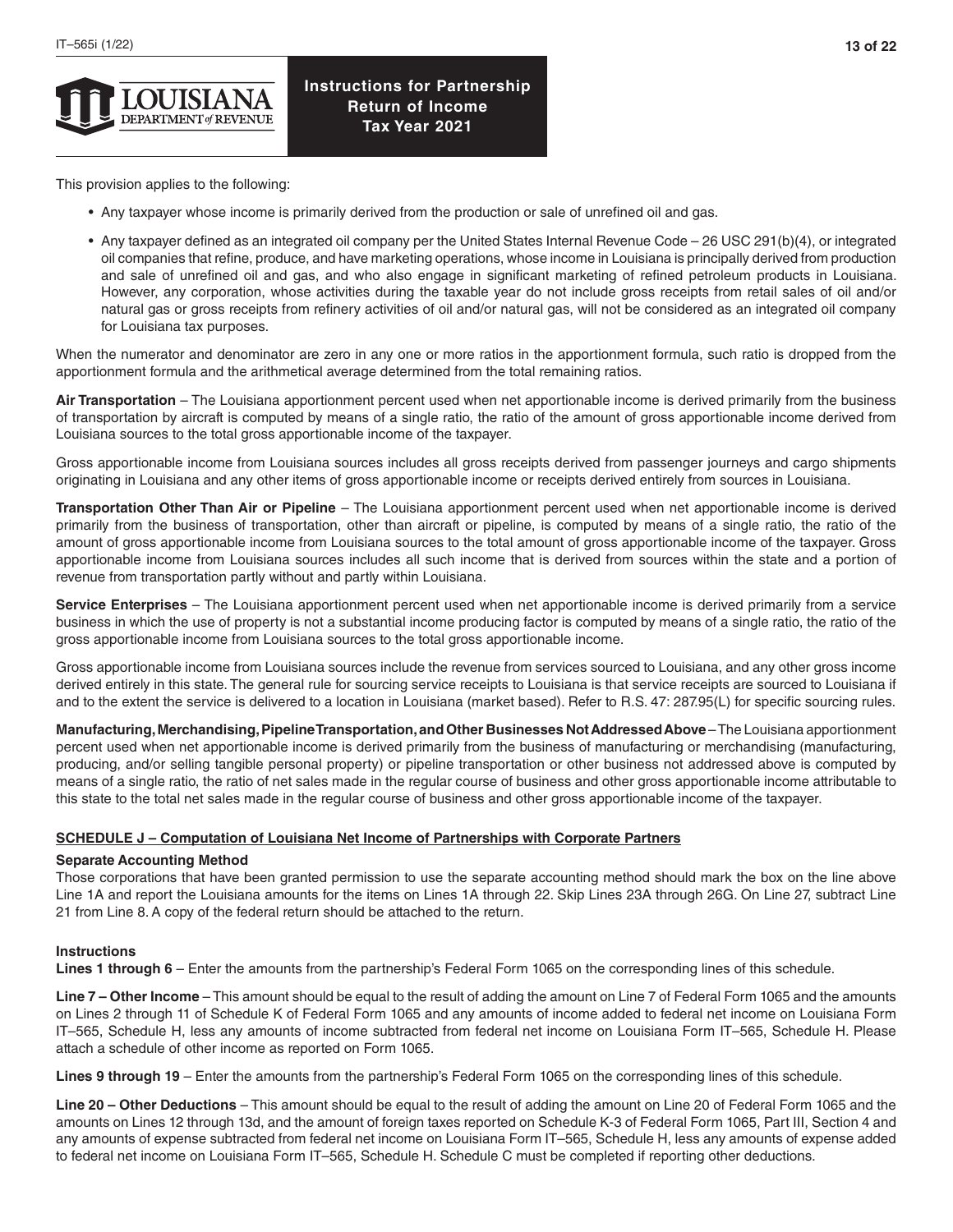**Line 23 –Allocable Income** – Louisiana does not apply the business/nonbusiness concepts outlined in the Multistate Tax Compact. Irrespective of whether the net income derived from sources within Louisiana is determined by use of the apportionment method or the separate accounting method, the law designates certain classes of income as allocable income that must be accounted for on a separate (direct) basis. See LAC 61:I.1130 available on the Department's website. The classes of income designated as allocable income and the basis upon which such income should be allocated are as follows:

- A. Rents and royalties from immovable or corporeal movable property must be allocated to the state where the property is located at the time the income is derived.
- B. Royalties or similar revenue from the use of patents, trademarks, copyrights, secret processes, and other similar intangible rights must be allocated to the state in which such rights are used. The use referred to is that of the licensee rather than that of the licensor. A mineral lease, royalty interest, oil payment, or other mineral interest is allocated to the state in which the property subject to such mineral interest is situated.
- C. Estates, trusts, and partnerships having a corporation as a member or beneficiary must allocate and apportion their income within and without the state in accordance with the processes and formulas prescribed for corporations, and the share of any corporate member or beneficiary in the net income from sources in this state, so computed, must be allocated to this state in the return of the member or beneficiary.
- D. Income from construction, repair, or other similar services must be allocated to the state in which the service is performed. The phrase "other similar services" means any work that has as its purpose the improvement of immovable property belonging to a person other than the partnership where a substantial portion of the work is performed at the location of such property, whether or not such services actually result in improvements to the property.
- E. Other allocable income This line should include interest income received from a controlled corporation that a corporation elects to tax under R.S. 47:287.738(F)(2). The interest is allocated to the state or states in which the real and tangible personal property of the controlled corporation is located. The allocation is made on the basis of the ratio of the value of such property located in Louisiana to the value of such property within and without the state. See LAC 61:I.1130.A.2.

**Calculation Of Net Allocable Income** – From the total gross allocable income from all sources and from gross allocable income from Louisiana sources, there is deducted all expenses, losses, and other deductions, except federal income taxes, allowable under the Louisiana income tax law that are directly attributable to such income, plus a ratable portion of the allowable deductions, except federal income taxes, that are not directly attributable to any item or class of gross income. Please attach a schedule of all allocable expenses and Louisiana expenses directly attributable to any item or class of gross income.

LAC 61:I.1130 provides that overhead expense attributable to items of gross allocable income derived from sources within and without Louisiana, except gross allocable income from rent of immovable or corporeal movable property or from construction, repair, or other similar services, may be determined by any reasonable method that clearly reflects net allocable income from such items of income.

## **LAC 61:I.1130.B.2.a PROVIDES:**

- i. Overhead expense attributable to Louisiana gross allocable income derived from rent of immovable or corporeal movable property and from construction, repair, or other similar services shall be deducted from such income for the purposes of determining Louisiana net allocable income or loss from such items of income. The amount of overhead expense attributable to such income shall be determined by multiplying overhead expense attributed to total gross allocable income derived from rent of immovable or corporeal movable property and from construction, repair, or other similar services by the arithmetical average of two ratios, as follows:
	- (a) the ratio of the amount of Louisiana gross allocable income derived from rent of immovable or corporeal movable property and from construction, repair, or other similar services to total gross allocable income from such sources;
	- (b) the ratio of the amount of direct cost incurred in the production of Louisiana gross allocable income derived from rent of immovable or corporeal movable property and from construction, repair, or other similar services to total direct cost incurred in the production of such income.
- ii. Overhead expense attributable to total gross allocable income derived from rent of immovable or corporeal movable property or from construction, repair, or other similar services shall be deducted from such income for the purposes of determining total net allocable income or loss from such items of income. The amount of overhead expense attributable to such income shall be determined by multiplying total overhead expense by the arithmetical average of two ratios, as follows:
	- (a) the ratio of the amount of total gross allocable income derived from rent of immovable or corporeal movable property and from construction, repair, or other similar services to total gross income derived from all sources;
	- (b) the ratio of the amount of direct cost incurred in the production of total gross allocable income derived from rent of immovable or corporeal movable property and from construction, repair, or other similar services to total direct cost incurred in the production of gross income from all sources.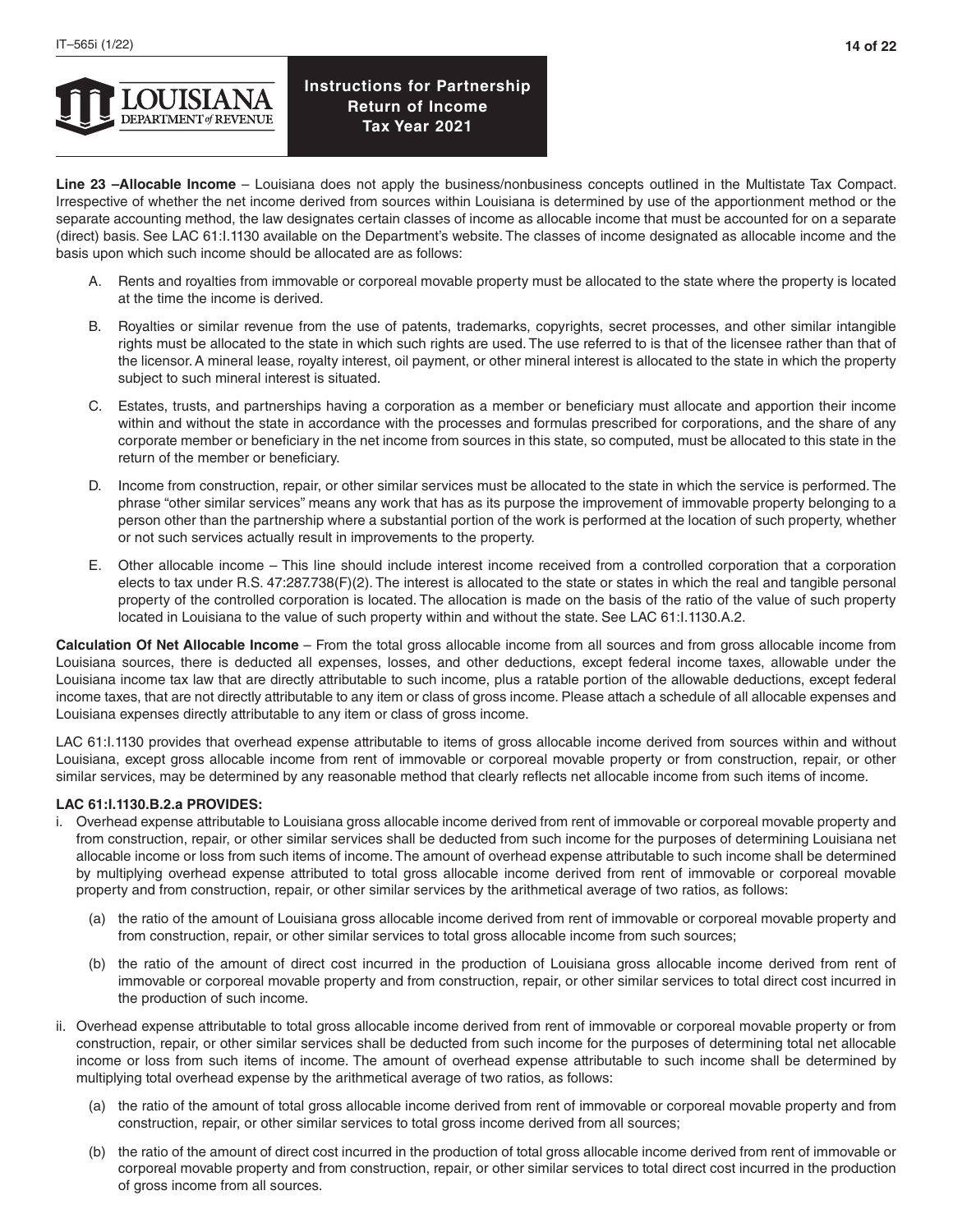

iii. If the taxpayer has not maintained documents or records sufficient to compute the ratios required by this Subparagraph, the Secretary shall, upon examination, determine the method by which to attribute overhead expense.

In addition to direct expenses and a ratable portion of overhead expenses, LAC 61:1.1130 specifies the method for attributing a portion of interest expense to allocable income. The method of allocation and apportionment for interest set forth in the regulation is based on the approach that money is fungible and that interest expense is attributable to all activities and property regardless of any specific purpose for incurring an obligation on which interest is paid. Exceptions to the fungibility method are set forth in LAC 61:I.1130.B.1.b. The fungibility approach recognizes that all activities and property require funds and that management has a great deal of flexibility as to the source and use of funds and that the creditors of the taxpayer look to its general credit for repayment and thereby subject the money loaned to the risk of all of the taxpayer's activities. You must refer to LAC 61:I.1130 for information regarding the computation of interest expense.

**Lines 23A through 23E** – Allocable Income From All Sources – Enter the TOTAL net allocable income of each class, from all sources.

**Line 23F – Allocable Expenses** – Enter the total of all allocable expense. Attach a schedule detailing the expense by allocable income type.

**Line 23G – Net Allocable Income From All Sources** – Add Lines 23A through 23F.

**Line 24 – Net Income Subject To Apportionment** – Subtract Line 23G from Line 22.

**Line 25 – Net Income Apportioned To Louisiana** – Multiply the amount on Line 24 by the percentage from Schedule I, Line 6.

**Lines 26A through 26E – Allocable Income From Louisiana Sources** – Enter the total LOUISIANA allocable income of each class, from all sources.

**Line 26F – Louisiana Allocable Expenses** – Enter the total of the allocable expense associated with allocable income sourced to Louisiana. Attach a schedule detailing the expense by allocable income type.

**Line 26G – Net Allocable Income From Louisiana Sources** – Add Lines 26A through 26F. This is the LOUISIANA net allocable income.

**Line 27** – Add the net income apportioned to Louisiana, Line 25, to the net income allocated to Louisiana, Line 26G. If the separate accounting method was used, subtract Line 21 from Line 8.

### **SCHEDULE 6922 - COMPOSITE PARTNERSHIP RETURN SUMMARY OF TAX PAID ON BEHALF OF NONRESIDENT PARTNERS**

**Line 1 – Total Distributable Income for Nonresident Partners included with the Louisiana Composite Partnership Return –** Total from *Schedule B, Included Partner's Share of Income and Tax*, Column N. Do not net distributable losses.

**Line 2 – Total Amount of Income Tax Due –** Enter the total from the *Schedule B, Included Partner's Share of Income and Tax,* Column O.

**Line 3 – Total Nonrefundable Priority 1 Credits –** Enter the total amount of Nonrefundable Priority 1 Credits from Schedule NRC-P1, Line 5.

Line 4 - Tax Liability after Nonrefundable Priority 1 Credits - Subtract Line 3 from Line 2. This amount cannot be less than zero.

**Line 5 – Refundable Priority 2 Credits –** Enter the total amount of Refundable Priority 2 Credits from Schedule RC-P2, Line 9.

**LINE 6 – Tax Liability after Refundable Priority 2 Credits –** If Line 4 is greater than Line 5, subtract Line 5 from Line 4. Also, enter a zero "0" on Line 7 and go to Line 8. Otherwise, enter a zero "0" on Line 6 and go to Line 7.

**LINE 7 – Overpayment after Refundable Priority 2 Credits –** If Line 5 is greater than Line 4, subtract Line 4 from Line 5.

**LINE 8 – Nonrefundable Priority 3 Credits –** Enter the total amount of Nonrefundable Priority 3 Credits from Schedule NRC-P3, Line 11. These credits are limited to the tax liability calculated on Line 6.

- **LINE 9 Adjusted Louisiana Income Tax** Subtract Line 8 from Line 6. If the result is less than zero, enter zero "0".
- **LINE 10 Overpayment of Refundable Priority 2 Credits** Enter the amount from Line 7, if applicable.
- **LINE 11 Refundable Priority 4 Credits** Enter the total amount of Refundable Priority 4 Credits from Schedule RC-P4, Line 6.
- **LINE 12 Amount of Credit Carried Forward from 2020 –** Enter the amount of any credit carried forward from 2020.
- **LINE 13 Estimated Payments for 2021** Enter the total amount of estimated payments the partnership made for 2021.
- **LINE 14 Amount Paid with Extension Request** Enter the amount of payment made by the partnership with the 2021 extension request.
- **LINE 15 Total Refundable Tax Credits and Payments** Add Lines 10 through 14.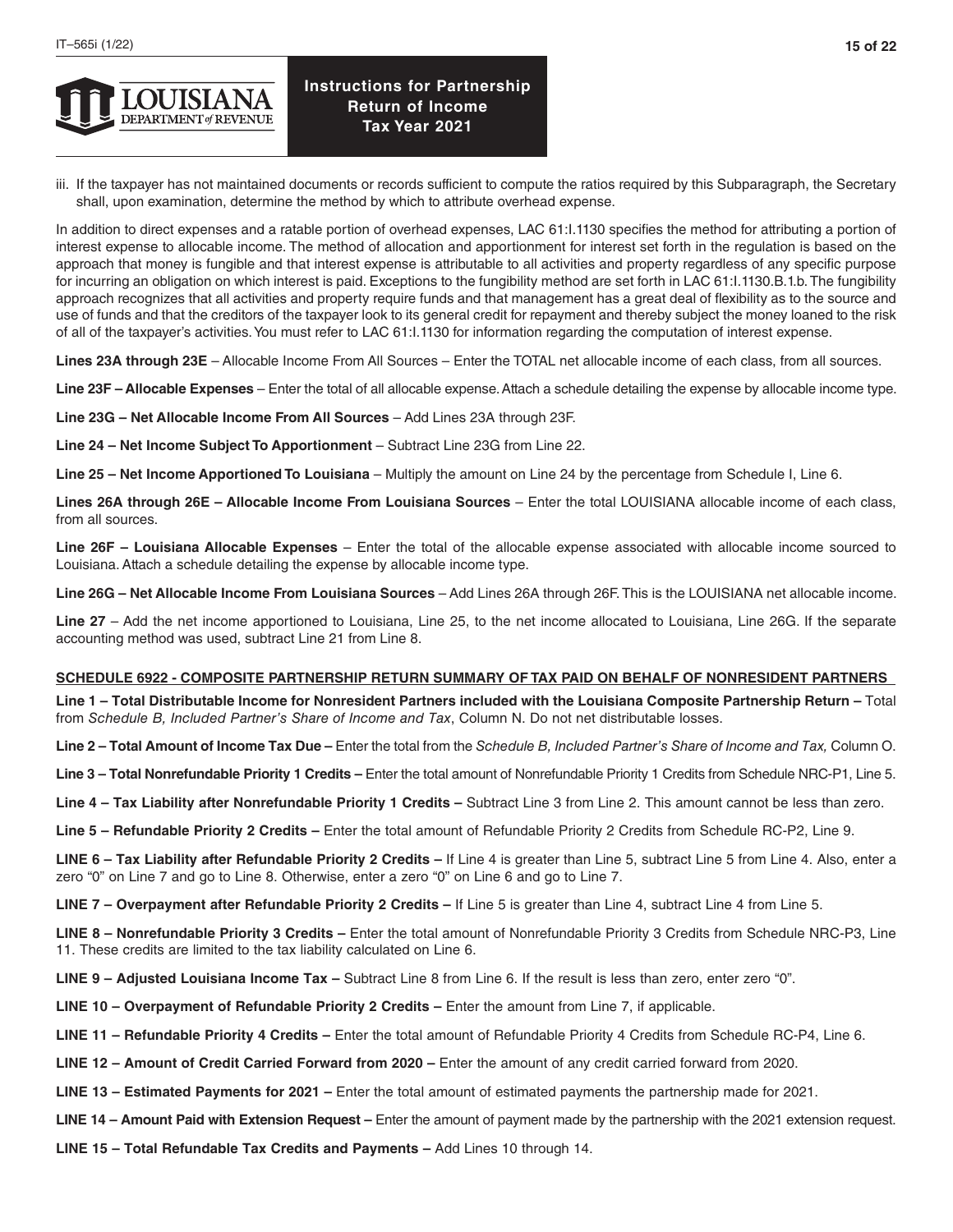

**LINE 16 – Overpayment –** If Line 15 is greater than Line 9, subtract Line 9 from Line 15. This is the amount of your overpayment. If Line 15 is equal to Line 9, enter zero "0" on Line 16 through Line 23. If Line 15 is less than Line 9, enter a zero "0" on Lines 16 through 18 and go to Line 19.

**Line 17 – Amount of Line 16 to be Credited to 2022 –** Enter the amount of your available overpayment shown on Line 16 that you wish to credit to 2022.

**Line 18 – Amount to be Refunded –** Subtract Line 17 from Line 16. This amount is to be refunded.

**Line 19 – Amount You Owe –** If Line 9 is greater than Line 15, subtract Line 15 from Line 9.

**Line 20 – Interest –** If your income tax amount is not paid by May 15, 2022, you will be charged interest on the unpaid tax from May 16, 2022, until the date the balance of tax due is paid. Because the interest rate varies from year to year, the rates are published in Form R-1111, *Interest Rate Schedule Collected on Unpaid Taxes*, which is available on LDR's website. In order to compute the INTEREST RATE PER DAY, multiply the monthly rate by 12, divide it by 365, and carry out to seven places to the right of the decimal. Example: Assume the 2022 monthly interest rate is determined to be .4375 percent. Multiply .4375 times 12 = 5.25 percent (.0525), which equals the annual interest rate. Divide .0525 by 365, .0525/365 = .0001438, which equals the INTEREST RATE PER DAY. NOTE: You must carry out your computation to seven places to the right of the decimal point.

**LINE 21 – Delinquent Filing Penalty –** A delinquent filing penalty will be charged for failure to file a timely return on or before May 15, 2022, for calendar year filers, or on or before the 15th day of the fifth month after the close of the taxable year for fiscal year filers. A penalty of five percent (.05) of the tax due accrues if the delay in filing is not more than 30 days. An additional five percent (.05) is assessed for each additional 30 days, or fraction thereof, during which the failure to file continues. The maximum delinquent filing penalty that can be imposed is 25 percent (.25) of the tax due.

**LINE 22 – Delinquent Payment Penalty –** If you fail to pay the tax due by the due date, a delinquent payment penalty of 0.5 percent (.005) of the tax not paid by the due date will accrue for each 30 days, or fraction thereof, during which the failure to pay continues. This penalty cannot exceed 25 percent (.25) of the tax due.

**Important Notice:** The sum of both the delinquent filing and delinquent payment penalties cannot exceed 25 percent (.25) of the tax due. Thirty-day increments are used for the calculation of the delinquent filing and delinquent payment penalties. These penalties are based on the date LDR receives the return or payment. In addition to the delinquent penalties, you may also incur a negligence penalty under R.S. 47:1604.1 if circumstances indicate willful negligence or intentional disregard of rules and regulations.

**LINE 23 – Balance Due Louisiana –** Add Lines 19 through 22. You may make an electronic payment at [www.revenue.louisiana.gov/latap.](http://www.revenue.louisiana.gov/latap) You may also make payment by check or money order by using Form R-6922V, *Composite Partnership Electronic Filing Payment Voucher.* 

### **GENERAL INFORMATION REGARDING TAX CREDITS**

If a schedule is required in the instructions below, you must attach a separate schedule for each credit claimed. The schedule must clearly identify the credit, your name, and LDR account number. If documentation is required, you must submit the documentation with your return. For faster processing, you can upload all required information when you file your return electronically. Revenue Information Bulletins are posted on [www.revenue.louisiana.gov/policies](http://www.revenue.louisiana.gov/policies) under Policy Documents.

**Note:** If you are claiming a credit that is recorded in the Tax Credit Registry, you must attach a copy of Form R-6135, *Credit Registration Form*, to the return and list the State Certification Number in the appropriate space on the return. See Revenue Information Bulletin 14-005 for information on the Tax Credit Registry and Revenue Information Bulletin 17-008 for claiming a purchased transferable tax credit.

### **PASS-THROUGH ENTITY TAX ELECTION**

Credits earned in the year the pass-through entity tax election was made or after the election was made are tax items of the entity and the credit and its future carryforward must be reported on the entity's return. Credits earned in the year the election was made or after cannot be used on the individual income tax return of any shareholder, member, or partner. Tax credits earned in tax years prior to the election that have previously passed through to the owners are tax items of the owners and any credit carryforward remaining can only be used on their income tax return. See Revenue Information Bulletin 19-019 and Louisiana Administrative Code (LAC) 61:l.1001(C)(6) for more information.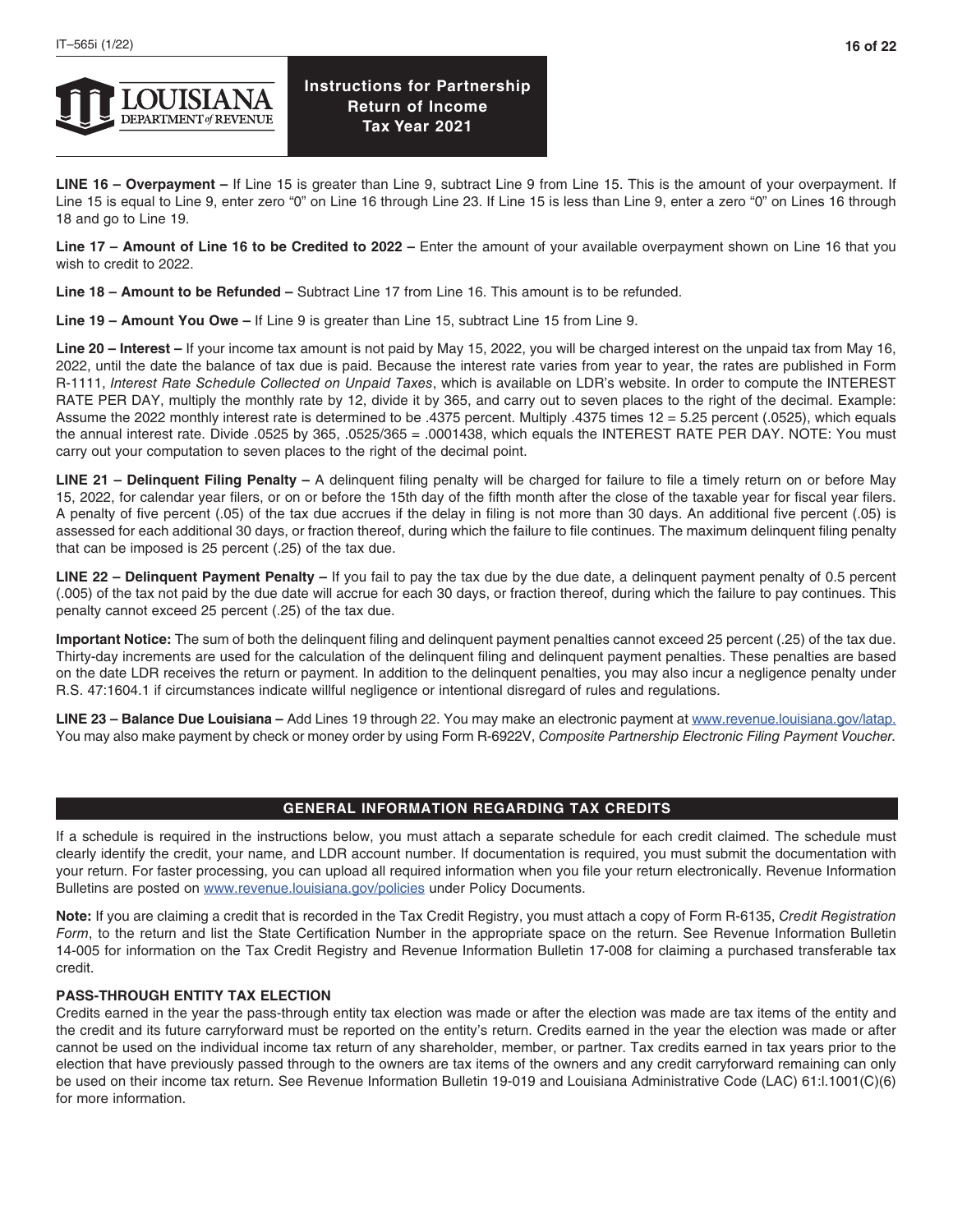

## **INSTRUCTIONS FOR SCHEDULE NRC-P1, NONREFUNDABLE PRIORITY 1 CREDITS**

#### **Nonrefundable Priority 1 Credits, Lines 1 through 4**

#### **CODE CREDIT DESCRIPTION**

Nonrefundable credits available for the tax year ending December 31, 2021, are referenced individually by a three-digit code. Please enter the credit description, identifying code, and the dollar amount claimed in the appropriate spaces on Lines 1 through 4.

### **NOTE: Use only the codes referenced in the table of Schedule NRC-P1. The codes listed here are not interchangeable with other codes.**

**Line 5 –** Add Lines 1 through 4. Also, enter the amount on Schedule 6922, Line 3.

#### **CODE CREDIT DESCRIPTION**

- **100 – Premium Tax** R.S. 47:227 provides a credit for premium taxes paid during the preceding 12 months by an insurance company authorized to do business in Louisiana. A copy of the premium tax return and canceled checks in payment of the tax must be attached to the return.
- **120 – Bone Marrow** R.S. 47:287.758 provides a credit to employers authorized to do business in the state who incur bone marrow donor expense by developing a bone marrow donation program, educating employees related to bone marrow donations, making payments to a health care provider for determining tissue types of potential donors, and paying wages to an employee for time related to tissue typing and bone marrow donation. If the wage expense is used to obtain the credit, it cannot be deducted as an expense for income tax purposes. The amount of the credit is equal to 18 percent of the bone marrow donor expense paid or incurred by the employer during the tax year.
- **150 Qualified Playgrounds** R.S. 47:6008 provides a credit for donations to assist qualified playgrounds. The credit is for the lesser of \$720 or 36 percent of the value of the cash, equipment, goods, or services donated. For more information on this credit, see Revenue Ruling 02-020 posted on LDR's website.
- **155 Debt Issuance** R.S. 47:6017 provides a credit for 72 percent of the amount of the filing fee paid to the Louisiana State Bond Commission, which is incurred by an economic development corporation in the preparation and issuance of bonds.
- **185 – Conversion of Vehicle to Alternative Fuel** R.S. 47:6035 provides a credit for the purchase of or conversion of a vehicle designed to run on an alternative fuel. The credit for the purchase of a qualifying new vehicle is equal to 10 percent of the cost of the qualified vehicle or \$2,500, whichever is less. **To qualify for the credit for the purchase of a qualifying new vehicle or for vehicle conversions, you must have purchased the new vehicle or for conversion, have purchased and installed, before July 1, 2021.** See Revenue Information Bulletin 21-016. The credit for vehicle conversions or building of fueling stations is equal to 30 percent of the cost of the qualified clean-burning motor vehicle fuel property. See Revenue Information Bulletin 13-023 for definition of alternative fuel and Revenue Information Bulletin 17-016 for more information. You must attach documentation verifying the conversion or purchase of the vehicle and the vehicle's registration with the Louisiana Department of Public Safety.

**199 – Other –** Reserved for future credits.

## **INSTRUCTIONS FOR SCHEDULE RC-P2, REFUNDABLE PRIORITY 2 CREDITS**

#### **Refundable Priority 2 Credits, Lines 1 through 5**

Refundable credits available for the tax year ending December 31, 2021, are referenced individually by a three-digit code. Please enter the credit description, identifying code, and the dollar amount claimed in the appropriate spaces on Lines 1 through 5.

**Transferable, Refundable Priority 2 Credits, Lines 6 through 8** Complete Lines 6 through 8 if you are claiming the Musical and Theatrical Production credit. For Lines 6A, 7A, and 8A, enter the LDR State Certification Number from Form R-6135 for the credit claimed on Lines 6, 7, and 8 respectively. See Revenue Information Bulletin 17-008 on LDR's website for claiming a purchased transferable tax credit.

### **NOTE: Use only the codes referenced in the table of Schedule RC-P2. The codes listed here are not interchangeable with other codes.**

**Line 9 –** Add Lines 1 through 8. Also, enter the amount on the Schedule 6922, Line 5.

### **CODE CREDIT DESCRIPTION**

- **52F Ad Valorem Offshore Vessels** R.S. 47:6006.1 allows a refundable credit for 100 percent of the ad valorem taxes paid on vessels in Outer Continental Shelf Lands Act Waters. Copies of the tax assessment, the canceled check in payment of the tax, and a completed Form LAT 11A from the Louisiana Tax Commission must be attached to the return. DO NOT include payments of ad valorem taxes made after December 31, 2020 and before April 16, 2021 that were treated as paid on December 31, 2020 per Act 56 of the 2020 Second Extraordinary Legislative Session.
- **54F Telephone Company Property** R.S. 47:6014 allows a refundable credit for up to 40 percent of the ad valorem taxes paid to Louisiana political subdivisions by a telephone company with respect to that company's public service properties located in Louisiana. See Revenue Information Bulletin 01-004 on LDR's website. A schedule must be attached stating which entity paid the tax and obtained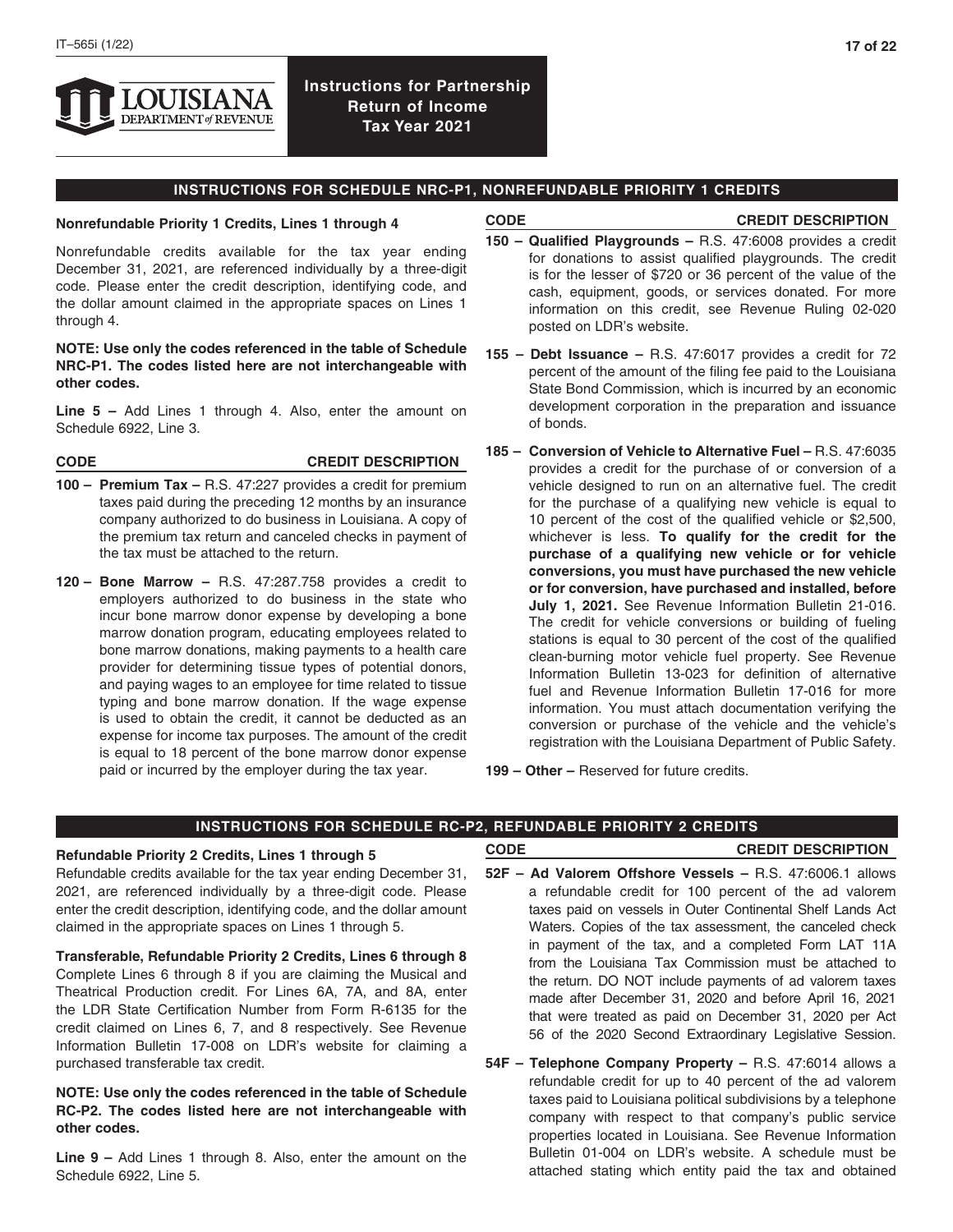

- the credit on the taxpayer's behalf. DO NOT include payments of ad valorem taxes made after December 31, 2020 and before April 16, 2021 that were treated as paid on December 31, 2020 per Act 56 of the 2020 Second Extraordinary Legislative Session.
- **55F Prison Industry Enhancement** R.S. 47:6018 allows a refundable credit for 72 percent of the state sales and use tax paid by a taxpayer on purchases of specialty apparel items from a private sector Prison Industry Enhancement (PIE) contractor. Contact LDR for further information regarding this credit.
- **57F Mentor Protégé** R.S. 47:6027 allows a refundable credit for a mentor business that fulfills the terms of a Mentor-Protégé Agreement as approved by the Louisiana Department of Economic Development. A copy of the certification of the credit must be attached to the return.
- **58F Milk Producers** R.S. 47:6032 allows a refundable credit for a resident taxpayer engaged in the business of producing milk for sale. Those milk producers that have obtained permits under the Louisiana Administrative Code, Title 51, and have met the requirements of the Food and Drug Administration, shall be certified by the Louisiana Department of Health to receive the credit. See Revenue Information Bulletin 08-014 on LDR's website.
- **59F Technology Commercialization** R.S. 51:2351 et seq. allows a refundable credit for a qualifying business that invests in the commercialization of Louisiana technology. Taxpayers must apply to the Louisiana Department of Economic Development to receive certification. A copy of the certification of the credit must be attached to the return.
- **62F Musical and Theatrical Production** R.S. 47:6034 allows a refundable credit for the production expenses, employment of college and vocational-technical students, employment of residents, and for the construction, repair, or renovation of facilities related to the live performance industry. Taxpayers must apply to the Louisiana Department of Economic Development to receive certification. A copy of the certification must be attached to the return.
- **65F School Readiness Child Care Provider** R.S. 47:6105 allows a refundable credit for a child care provider who operates a facility or facilities where care is given to foster children in the custody of the Louisiana Department of Children and Family Services (DCFS) or to children who participate in the Child Care Assistance Program administered by the Louisiana Department of Education (LDE). The credit is based on the average monthly number of children who attended the facility multiplied by an amount based on the quality rating of the child care facility. For more information regarding this credit, contact LDE.

## **CODE CREDIT DESCRIPTION CODE CREDIT DESCRIPTION**

- **67F School Readiness Business-Supported Child Care**  R.S. 47:6107 allows a refundable credit for a taxpayer who incurs eligible business-supported child care expenses. The percentage of eligible expenses allowed for the credit depends on the quality rating of the child care facility to which the expenses are related or the quality rating of the child care facility that the child attends. Copies of canceled checks and other documentation to support the amount of eligible expenses must be maintained and provided upon request. For more information regarding this credit, contact the Louisiana Department of Education.
- **68F School Readiness Fees and Grants to Resource and Referral Agencies –** R.S. 47:6107 allows a refundable credit for a taxpayer whose business pays fees and grants to child care resource and referral agencies. The credit cannot exceed \$5,000 per tax year. For more information regarding this credit, please contact the Louisiana Department of Education.
- **70F Retention and Modernization** R.S. 51:2399.1 et seq. allows a refundable credit for an employer who incurs qualified expenditures to modernize existing operations in Louisiana to retain the business in the state. Taxpayers must apply to the Louisiana Department of Economic Development to receive certification. A copy of the certification of the credit must be attached to the return.
- **73F Digital Interactive Media & Software** R.S. 47:6022 allows a refundable credit for the investment in businesses specializing in digital interactive media and software. Taxpayers must apply to the Louisiana Department of Economic Development to receive certification. A copy of the certification of the credit must be attached to the return. See Revenue Information Bulletin 12-017 on LDR's website.
- **80F Other Refundable Credit** Reserved for future credits.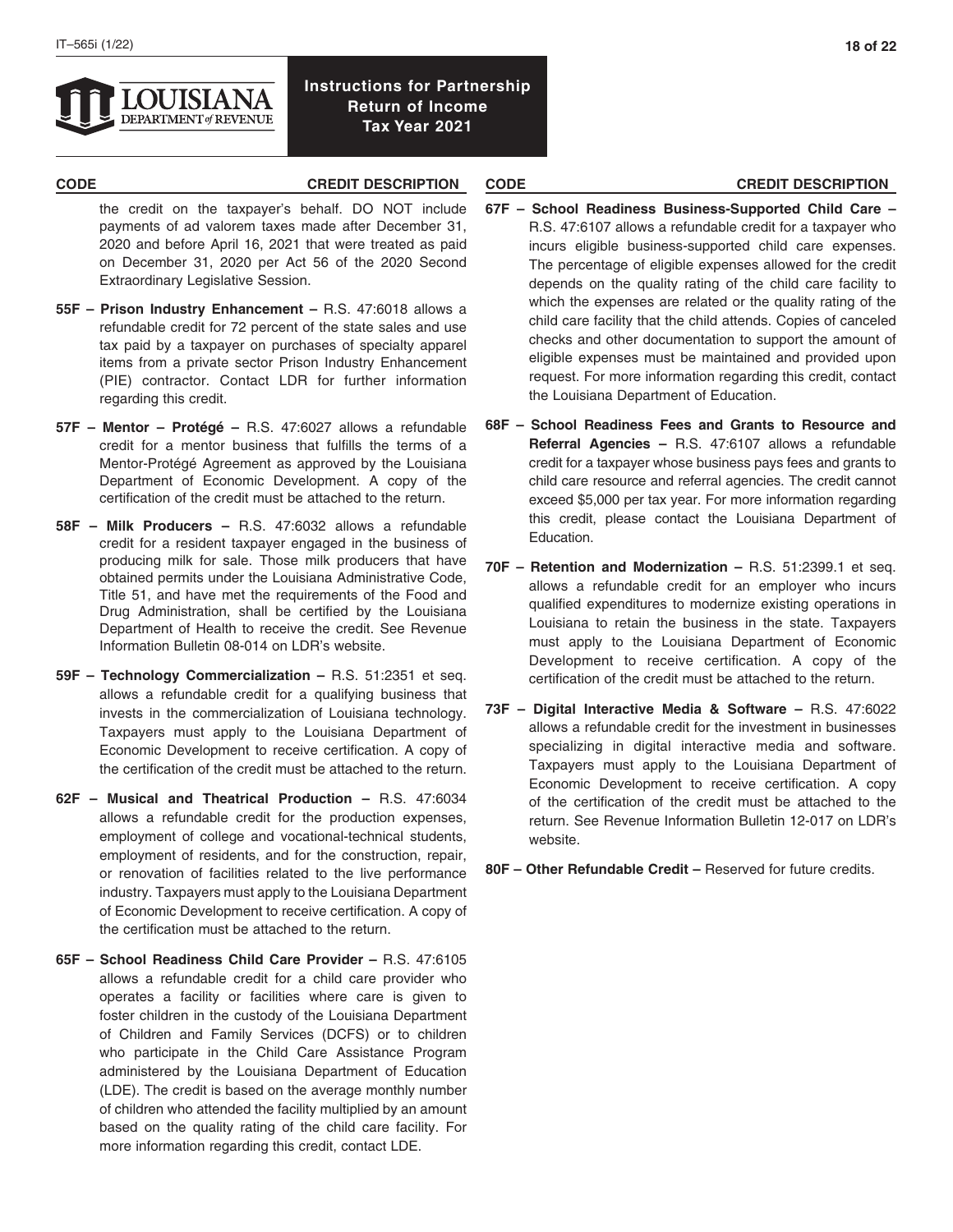

## **INSTRUCTIONS FOR SCHEDULE NRC-P3, NONREFUNDABLE PRIORITY 3 CREDITS**

**Nonrefundable Priority 3 Credits, Lines 1 through 6 CODE CREDIT DESCRIPTION** Additional nonrefundable credits available for the tax year ending December 31, 2021, are referenced individually by a three-digit code. Please enter the credit description, identifying code, and the dollar amount claimed in the appropriate spaces on Lines 1 through 6.

**Transferable, Nonrefundable Priority 3 Credits, Lines 7 through 10** Complete Lines 7 through 10 if you are claiming a transferable credit. For Lines 7A, 8A, 9A, and 10A, enter the State Certification Number from Form R-6135 for credits claimed on Lines 7 through **253 – Historic Structures –** R.S. 47:6019 provides a credit if the 10 respectively. See Revenue Information Bulletin 17-008 on LDR's website for claiming a purchased transferable tax credit.

**Line 11 –** Add Lines 1 through 10. Also, enter the amount on Schedule 6922, Line 8.

**NOTE: Use only the codes referenced in the table on Schedule NRC-P3. The codes listed here are not interchangeable with other codes listed in this booklet.**

**CODE CREDIT DESCRIPTION**

- **208 Previously Unemployed** This credit was repealed by Act 202 of the 2019 Regular Legislative Session effective December 31, 2018. If you have an eligible carryover amount, use this code to utilize the carryover amount for any years you have remaining in your five (5) year carryover period.
- **224 New Jobs Credit** This credit (R.S. 47:34 and 47:287.749) is no longer available because Act 403 of the 2017 Regular Legislative Session ended the credit effective December 31, 2019. If you have an eligible carryover amount, use this code to utilize the carryover amount against income tax for any years you have remaining in your five (5) year carryover period.
- **228 Eligible Re-entrants** This credit (R.S. 47:287.748) is no longer available because Act 403 of the 2017 Regular Legislative Session ended the credit effective December 31, 2019. If you have an eligible carryover amount, use this code to utilize the carryover amount against income tax for any years you have remaining in your five (5) year carryover period.
- **236 Apprenticeship** This credit was repealed by Act 357 of the 2015 Regular Legislative Session. If you have an eligible carryover amount, use this code to utilize the carryover amount for any years you have remaining in your ten (10) year carryover period.
- **251 Motion Picture Investment –** R.S. 47:6007(C)(1) provides a credit for an individual taxpayer residing in Louisiana who invests in a state-certified, motion picture production. Taxpayers taking this credit may attach Form R-10611, *Motion Picture Investment Tax Credit Schedule*, available on LDR's website, as documentation for this credit. See Revenue Information Bulletin 17-019, and [www.revenue.](http://www.revenue.louisiana.gov/CreditCaps)

[louisiana.gov/CreditCaps](http://www.revenue.louisiana.gov/CreditCaps) for more information. This credit can only be claimed on Lines 7 through 10.

- **252 Research and Development –** R.S. 47:6015 provides a credit for any taxpayer who earned the credit based on participation in the Small Business Technology Transfer or the Small Business Innovation Research Grant program. This credit can only be claimed on Lines 7 through 10.
- taxpayer incurs certain expenses during the rehabilitation of a historic structure that is located in a Downtown Development District or cultural district. Refer to Revenue Information Bulletins 14-007 and 14-007A on LDR's website. This credit can only be claimed on Lines 7 through 10.
- **254 Digital Interactive Media** R.S. 47:6022 provides a credit to taxpayers for the investment in businesses specializing in digital interactive media. Use this code for Digital Interactive Media credits earned for expenditures made prior to January 1, 2012. Taxpayers must apply to the Louisiana Department of Economic Development to receive certification. A copy of the certification of the credit must be attached to the return. See Revenue Information Bulletin 12-017 on LDR's website. This credit can only be claimed on Lines 7 through 10.
- **257 Capital Company** R.S. 51:1924 provides a credit for any person who invests in a certified Louisiana Capital Company. This credit must be approved by the Commissioner of the Louisiana Office of Financial Institutions. A copy of the certification must be attached to the return. This credit can only be claimed on Lines 7 through 10.
- **258 LA Community Development Financial Institution (LCDFI) –** R.S. 51:3085 et seq. provides a credit for certain investments in an LCDFI to encourage the expansion of businesses in economically distressed areas. The Louisiana Office of Financial Institutions administers this program. This credit can only be claimed on Lines 7 through 10.
- **259 New Markets** R.S. 47:6016 provides a credit if the taxpayer makes certain qualified low-income community investments as defined in Section 45D of the Internal Revenue Code. The taxpayer must be certified by the Louisiana Department of Economic Development and approved by LDR. Information on the program investment limits are posted as Revenue Information Bulletins on LDR's website. This credit can only be claimed on Lines 7 through 10.
- **261 – Motion Picture Infrastructure** R.S. 47:6007(C)(2) provides a credit for an approved state-certified infrastructure project for a film, video, television, or digital production or postproduction facility. Taxpayers must apply to the Louisiana Department of Economic Development to receive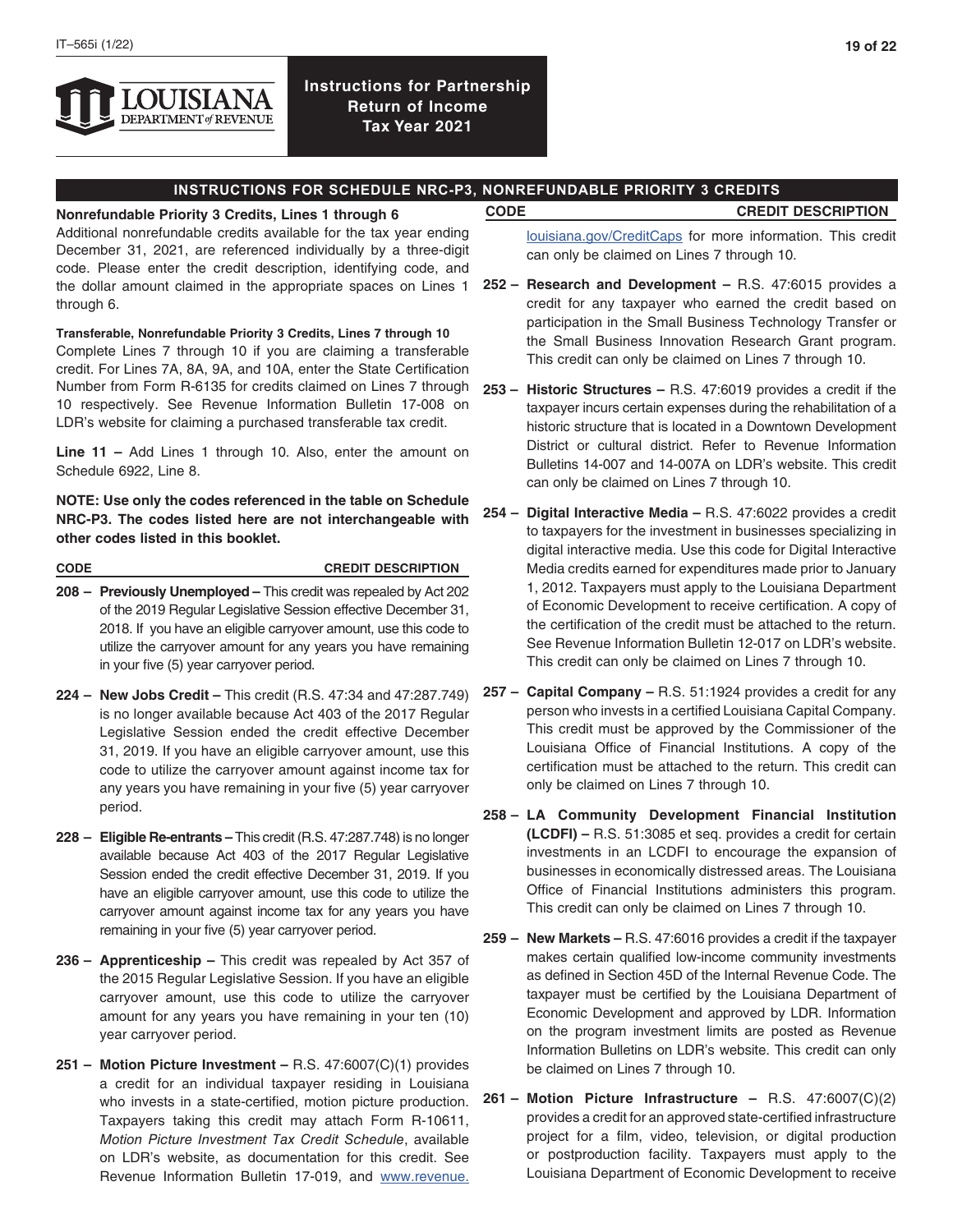

## **INSTRUCTIONS FOR SCHEDULE NRC-P3, NONREFUNDABLE PRIORITY 3 CREDITS** ...*Continued*

### **CODE CREDIT DESCRIPTION CODE CREDIT DESCRIPTION**

- certification. A copy of the certification of the credit must be attached to the return. See Revenue Information Bulletin 17-019, and [www.revenue.louisiana.gov/CreditCaps](http://www.revenue.louisiana.gov/CreditCaps) for more information. This credit can only be claimed on Lines 7 through 10.
- **262 Angel Investor** R.S. 47:6020 provides a credit for taxpayers who make third party investments in certified Louisiana entrepreneurial businesses on or after January 1, 2011. To earn the Angel Investor Credit, taxpayers must file Development. See Revenue Information Bulletin 12-009 on LDR's website. This credit can only be claimed on Lines 7 through 10.
- **299 Other** Reserved for future credits.
- **300 Biomed/University Research** R.S. 17:3389 provides a credit to persons who establish research activities either in a Biomedical or a University Research and Development Park. The taxpayer must enter into a contract with the Louisiana Department of Economic Development, and a copy of the contract showing the credit granted must be attached to the return.
- **305 Tax Equalization** R.S. 47:3201 et seq. provides a credit for tax equalization for certain businesses locating in Louisiana. The taxpayer must enter into a contract with the Louisiana Department of Economic Development, and a copy of the contract showing the credit granted must be attached to the return.
- **310 Manufacturing Establishments** R.S. 47:4301 et seq. provides a credit to certain manufacturing establishments that have entered into a contract with the Louisiana Department of Economic Development. A copy of the contract showing the credit granted must be attached to the return.
- **399 Other** Reserved for future credits.
- **412 Refund by Utilities** R.S. 47:287.664 provides a credit for certain court ordered refunds made by utilities to its customers.
- **424 – Donation to School Tuition Organization** R.S. 47:6301 provides a credit for a donation made to a school tuition organization that provides scholarships to qualified students to attend a qualified school. Attach Form R-10604, *Receipt of Donation for Louisiana Tuition Donation Tax Credit*, a copy of Federal Form Schedule A and a schedule of the charitable contributions as documentation to verify the required add-back amount to your return. See Revenue Information Bulletin 18-024 on LDR's website.
- **454 QMC Music Job Creation Credit** R.S. 47:6023 provides a credit to a Qualifying Music Company (QMC) that is a music publisher, sound recording studio, booking agent, or artist management that is engaged directly or indirectly in the production, distribution, and promotion of music. Taxpayers must apply to the Louisiana Department of Economic Development to receive certification. A copy of the certification of the credit must be attached to the return. The credit is limited to 50 percent of the taxpayer's tax liability.
- an application with the Louisiana Department of Economic **457 Neighborhood Assistance** R.S. 47:35 and R.S. 47:287.753 provide a credit for an entity engaged in the activities of providing neighborhood assistance, job training, education for individuals, community services, or crime prevention in Louisiana. The credit is equal to 50 percent of the amount contributed and cannot exceed \$180,000 annually.
	- **458 – Research and Development** R.S. 47:6015(K) provides a credit for any taxpayer who claims a federal income tax credit under 26 U.S.C. §41(a) for increasing research activities or for a taxpayer who employs fewer than 50 employees and who meets the requirements of R.S. 47:6015(B)(3)(i). Beginning with the 2018 tax year, credits earned based upon participation in the Small Business Technology Transfer program or the Small Business Innovative Research Grant program should be claimed using credit code 252. The credit is obtained through the Louisiana Department of Economic Development and documentation from that agency must be attached to the return. See Revenue Information Bulletin 15-019 on LDR's website.
	- **459 Ports of Louisiana Import Export Cargo** R.S. 47:6036(I) provides a credit to individuals to encourage the use of state port facilities in Louisiana. The credit is based on the number of tons of qualified cargo imported and exported from or to manufacturing, fabrication, assembly, distribution, processing, or warehousing facilities located in the state. Taxpayers must apply to the Louisiana Department of Economic Development to receive certification. A copy of the certification of the credit must be attached to the return.
	- **460 – LA Import –** Act 292 of the 2021 Regular Legislative Session provides a credit to encourage the utilization of Louisiana public port facilities for cargo imports and the development of new port infrastructure facilities for the manufacturing, distribution, and warehousing of imported goods. Taxpayers must apply to the Louisiana Department of Economic Development to receive certification. A copy of the certification of the credit must be attached to the return.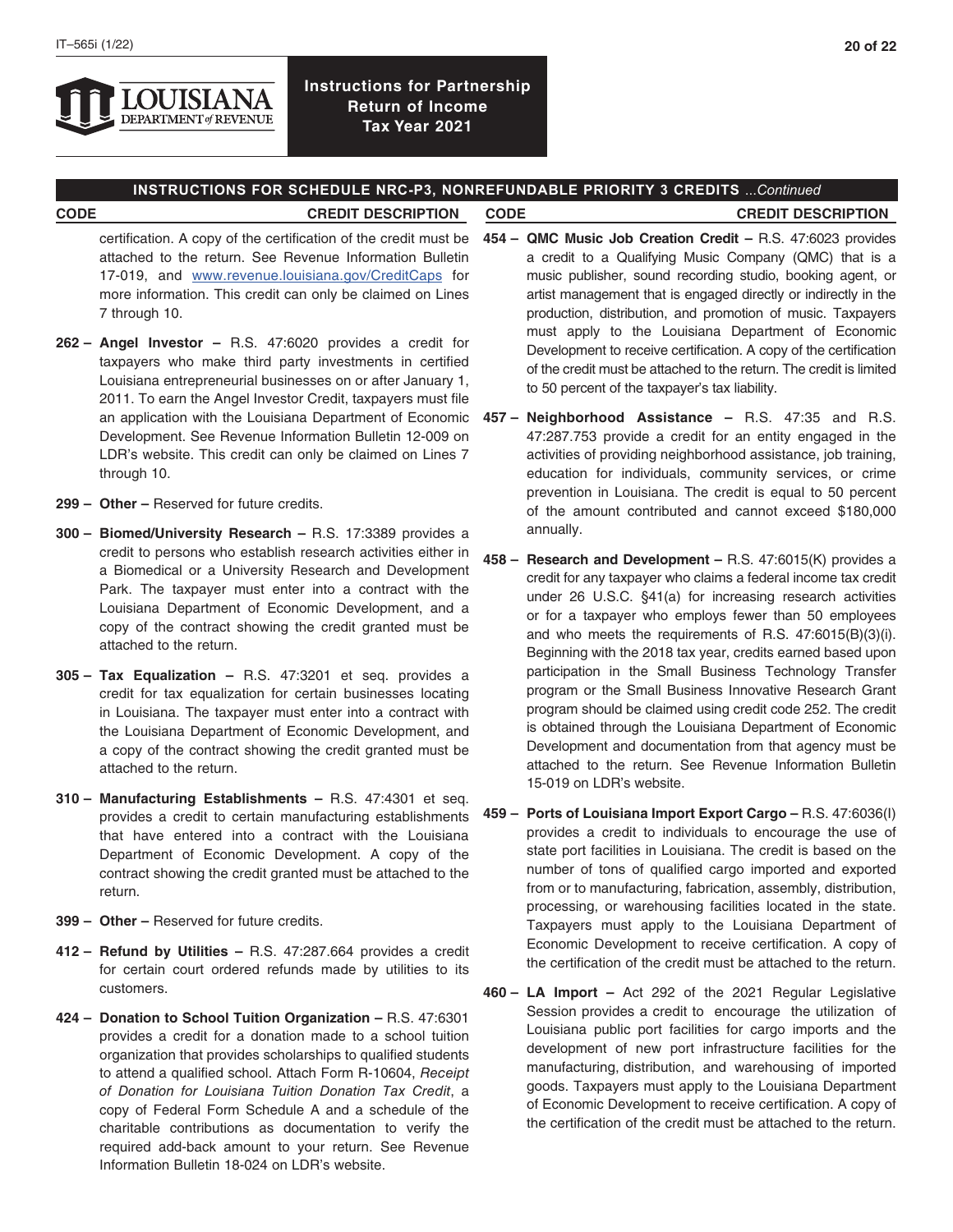

## **INSTRUCTIONS FOR SCHEDULE NRC-P3, NONREFUNDABLE PRIORITY 3 CREDITS** ...*Continued*

# **CODE CREDIT DESCRIPTION CODE CREDIT DESCRIPTION**

- **461 – LA Work Opportunity –** Act 453 of the 2021 Regular Legislative Session provides a credit for a business that hires participants in the work release programs provided for in R.S. 15:711, 1111, 1199.9, and 1199.10. The Louisiana Department of Public Safety or applicable sheriff must certify that the eligible business employed an eligible re-entrant who is participating in a work release program on or after January 1, 2021 in an eligible job for 12 consecutive months. A copy of the certification of the credit must be attached to the return.
- **462 – Youth Jobs –** Act 454 of the 2021 Regular Legislative Session provides a credit for a business that hires one or more eligible youth on or after July 1, 2021. To earn the credit, the eligible youth must work at least three (3) consecutive months in a full-time or part-time position at the business. The credit is equal to \$1,250 for each eligible youth hired in a full-time position or \$750 for each eligible youth hired in a part-time position. Taxpayers must apply to the Department to receive certification. A copy of the certification of the credit must be attached to the return. See LAC 61:l.1921 for more information.
- **500 Inventory Tax Credit Carried Forward and ITEP**  R.S.47:6006 provides a credit for ad valorem taxes paid to political subdivisions in Louisiana on inventory held by manufacturers, distributors, or retailers. Use this code for the carryforward of unused nonrefundable credits (not current year credit) from 2015 through 2020. Manufacturers who claimed the property tax exemption under the Industrial Tax Exemption Program (ITEP) during the same year the inventory taxes were paid and members of their federal consolidated group, should use this code for the carryforward of unused nonrefundable credits from 2015 through 2020 and the current year credit calculated on the 2021 Form R-10610-ITE, *Schedule of Ad Valorem Tax Credit Claimed by ITEP Manufacturers for Ad Valorem Tax Paid on Inventory*, which must be attached to the return. DO NOT include payments of ad valorem taxes made after December 31, 2020 and before April 16, 2021 that were treated as paid on December 31, 2020 per Act 56 of the 2020 Second Extraordinary Legislative Session.
- **502 Ad Valorem Natural Gas Credit Carried Forward** R.S. 47:6006 provides a credit for ad valorem taxes paid to political subdivisions in Louisiana on natural gas held, used or consumed in providing natural gas storage services or operating natural gas storage facilities. Use this code for the carryforward of unused nonrefundable credits (not current year credit) from 2015 through 2020. DO NOT include payments of ad valorem taxes made after December 31, 2020 and before April 16, 2021 that were treated as paid on December 31, 2020 per Act 56 of the 2020 Second Extraordinary Legislative Session.
- **504 Atchafalaya Trace** R.S. 25:1226.4 provides a credit to certain heritage-based cottage industries that have entered into a contract with the State Board of Commerce and Industry. A copy of the contract must be attached to the return.
- **506 Cane River Heritage** R.S. 47:6026 provides a credit for a heritage-based cottage industry located or to be located in the Cane River Heritage Area Development Zone. The taxpayer must enter into a contract with the Louisiana Department of Culture, Recreation, and Tourism, and a copy of the contract must be attached to the return.
- **508 Ports of Louisiana Investor** R.S. 47:6036(C) provides a credit to taxpayers to encourage investment in state port facilities in Louisiana. Taxpayers must apply to the Louisiana Department of Economic Development to receive certification. A copy of the certification of the credit must be attached to the return.
- **510 Enterprise Zone** R.S. 51:1781 et seq. provides a credit for private sector investments in certain areas that are designated as "Enterprise Zones". The taxpayer must enter into a contract with the Louisiana Department of Economic Development, and a copy of the contract showing the credit granted must be attached to the return.
- **550 Recycling Credit** R.S. 47:6005 provides a credit for the purchase of certain equipment or service contracts related to recycling. The credit must be certified by the Louisiana Department of Environmental Quality and a copy of the certification must be attached to the return.
- **599 Other –** Reserved for future credits.